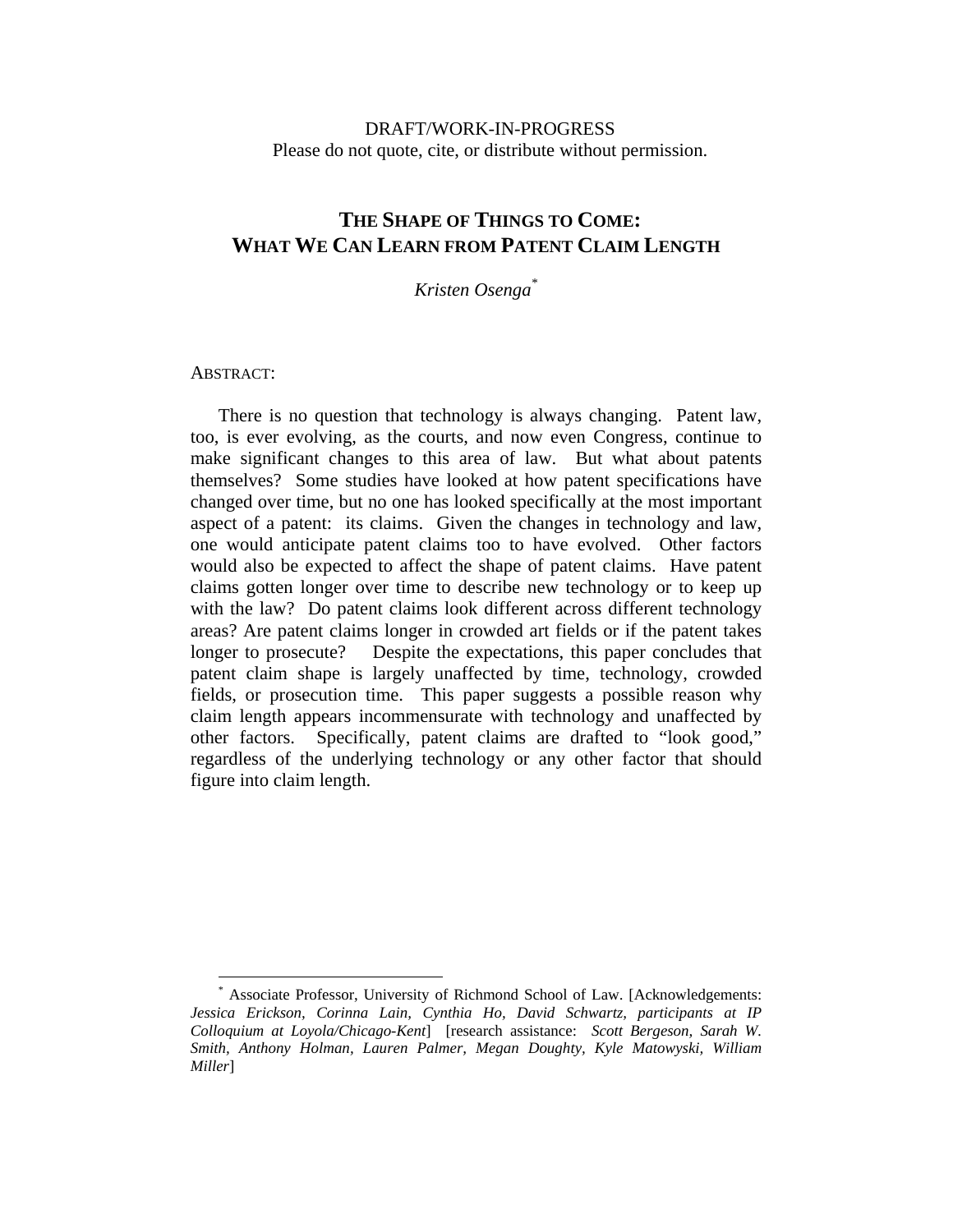TABLE OF CONTENTS:

#### **INTRODUCTION**

 $\overline{a}$ 

Imagine patent law as a three-tier pyramid. The bottom, or supporting, level is technology. Technology and the promotion of its advancement is the Constitutional basis for the patent system. The intermediate level of the pyramid is comprised of patents. Patents protect technology which is unique, innovative, and worthy of a government-granted monopoly. At the pyramid's apex are patent claims. Patent claims are the most important part of a patent, carving out the precise scope of the patentee's rights.

Technology is constantly evolving.<sup>1</sup> Patent law too is changing, in part due to the progress of technology and in part due to the constantly shifting landscape of patent law as drawn by Congress and the courts.<sup>2</sup> But what about patent claims – are they also changing?

<sup>1</sup> *See, e.g.,* Joel Achenbach, *Riches and disasters on exploration's far frontier*, Washington Post (9/30/2010 pg. AA01) ("On land, on sea, in the air, in space, in our laboratories, on our farms, we are surrounded by technologies of increasing complexity . . ..); John R. Thomas, *Formalism at the Federal Circuit,* 52 AM. U.L. REV. 771, 799 (2003) ("Technology, industrial, and marketplace conditions change at a dizzying pace in modern life."); John R. Allison & Mark A. Lemley, *The Growing Complexity of the United States Patent System*, 82 B.U.L. REV. 77, 78 (2002) ("[W]e are in an era of astounding productivity attributable to technological innovation . . ..") (hereinafter Allison & Lemley, *Complexity*)

<sup>&</sup>lt;sup>2</sup> *See, e.g.,* Thomas, *supra* note \_\_\_ at 803 ("As technology has advanced, [patent] applications increasingly concern inventions of extraordinary complexity."); Dan L. Burk & Mark A. Lemley, *Is Patent Law Technology Specific?*, 17 BERKELEY TECH. L.J. 1155, 1155 (2002) ("Fundamental shifts in technology and in the economic landscape are rapidly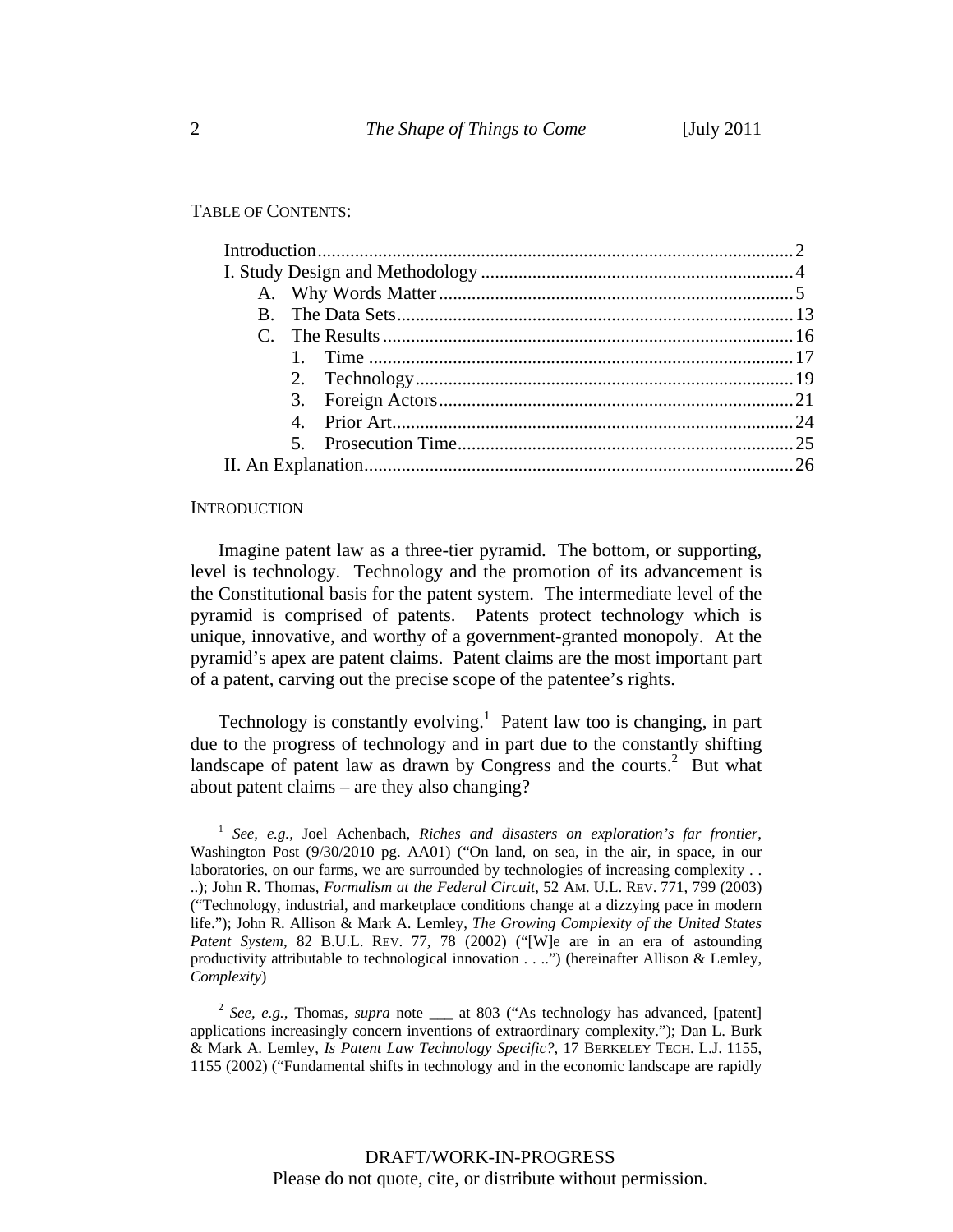This Article takes a novel look at whether patent claims are changing by examining the shape of patent claims. Measuring the shape of patent claims by word count, this Article looks at patent shape over a span of years, as well as across a range of technologies and other characteristics that may affect the shape of patent claims. It would make sense for the shape of patent claims to change over time, either in response to new technology, changing laws, or differing circumstances. Variability in patent claim shape should be introduced at any number of steps during patent drafting and prosecution. Patent claims drafted by one attorney should be different from those drafted by another. Patent claims directed to one type of technology should be different from those drafted to cover a different technology, especially if the two technologies are quite diverse. Patent claims drafted to take advantage of certain aspects of the law should look different than patent claims drafted with different intent. Patent claims that need to be amended during prosecution to overcome prior art would be expected to vary from those that go through prosecution unscathed. As illogical as it may seem, however, patent claim shapes have been generally consistent over the last 50 years.

It cannot be simply happenstance that patent claims have remained the same length, given the many variables that should affect patent claims. And it is highly unlikely that this particular claim shape is the best, since patent claims are notoriously difficult to understand.<sup>3</sup> There must some other reason. I assert that patent claims are generally of the same shape because patent attorneys are drafting what patent examiners are expecting to see, regardless of whether this is in the best interest of the patent holder or the public. And if that is what is happening, what we need to do is alter claim drafting technique to get back to what is important, the technology and the law.

making the current system of intellectual property rights unworkable and ineffective."); *Id.*  at 1157 ("The changes in an industry over time present significant structural problems for patent law  $\dots$  .").

<sup>3</sup> *See, e.g.,* David Schwartz, *Courting Specialization*, 50 WM & MARY L.REV. 1699, 1706 (2009) ("Although ascertaining the meaning of the phrases and words in patents may appear to be simple, in reality claim construction is perhaps the most difficult aspect of patent litigation."); Jeffrey Lefstin, *The Formal Structure of Patent Law and the Limits of Enablement*, 23 BERKELEY TECH. L.J. 1141, 1160 (2008) ("Claim construction can be a difficult and unpredictable exercise."). *See also*, Haemonetics Corp. v. Baxter Healthcare Corp., 607 F.3d 776, 793 (Fed. Cir. 2010) ([C]laim construction frequently poses difficult questions over which reasonable minds may disagree…").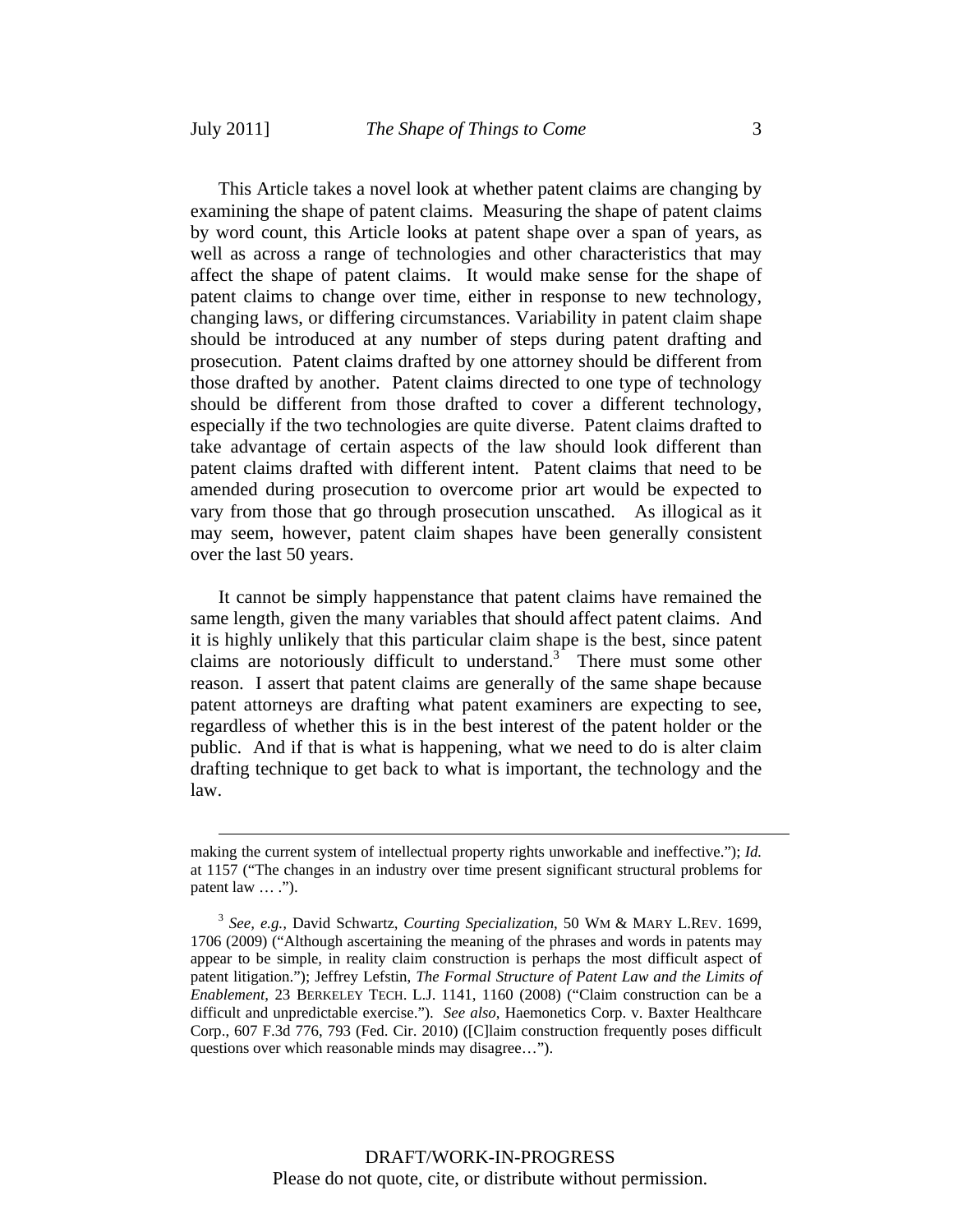Part I of this Article describes the design and methodology of an empirical study to consider the shape of patent claims. The results, showing that patent claim shape has remained consistent despite time, technology, and a variety of variables, follow. Part II of this paper considers reasons for this surprising result. In particular, patent claims are being drafted to "look good," where the shape of the patent claim is more important than making the claim commensurate with any other factor. Finally in Part III, this Article suggests a potential improvement to patent claim drafting that brings the focus back to the technology and will hopefully result in shorter, easier to understand patent claims.

#### I. STUDY DESIGN AND METHODOLOGY

The shape of technology is always changing. From the telegraph, to the rotary telephone, to the cordless phone, to the mobile phone, to the smart phone, some of these changes have been enormous. In all sorts of technology areas, components are smaller but can do more things more quickly and multiple components are linked by increasingly intricate connections.

Patent law, too, is always changing shape. Modern patent law was codified in the Patent Act 1952 and since that time has undergone a number of amendments.4 The courts that interpret patent law have become increasingly more active, adding nuance to the law even where the statutes remain the same.<sup>5</sup> There are a growing number of patents issued and patent litigations filed have been steadily on the increase.<sup>6</sup> Not only is the law

<sup>4</sup> *See, e.g.,* Liza Vertinsky*, Comparing Alternative Institutional Paths to Patent Reform*, 61 ALA. L. REV. 501, 549 (2010) ("[T]here have been a number of amendments and codifications to the patent system in its more than 200-year-old history, including many since 1952 when the basic structure of the current Patent Act was adopted. . . .").

<sup>5</sup> *See, e.g.,* R. Polk Wagner, *Symposium: The Two Federal Circuits*, 43 LOY. L.A. L. REV. 785, 790 n.18 (2010) (noting the Supreme Court's more active role in reviewing patent cases); Doug Lichtman & Mark A. Lemley, *Rethinking Patent Law's Presumption of Validity*, 60 STAN. L.REV. 45, 61 (2007) (same). *See also*, Jeffrey A. Lefstin, *Symposium: The Constitution of Patent Law: The Court of Customs & Patent Appeals and the Shape of the Federal Circuit's Jurisprudence*, 43 LOY. L.A. L. REV. 843, 871-79 (discussing areas where the Federal Circuit is more active or less active).

<sup>&</sup>lt;sup>6</sup> In 2009, the Patent Office issued 167,439 patents, compared to 153,485 in 1999 and 95,537 in 1989. *See* Table of Annual U.S. Patent Activity since 1790, *available at* http://www.uspto.gov/web/offices/ac/ido/oeip/taf/h\_counts.htm (*last visited* Feb. 11, 2011). Patent litigation filings were up over 230% over the last 20 years. *See* David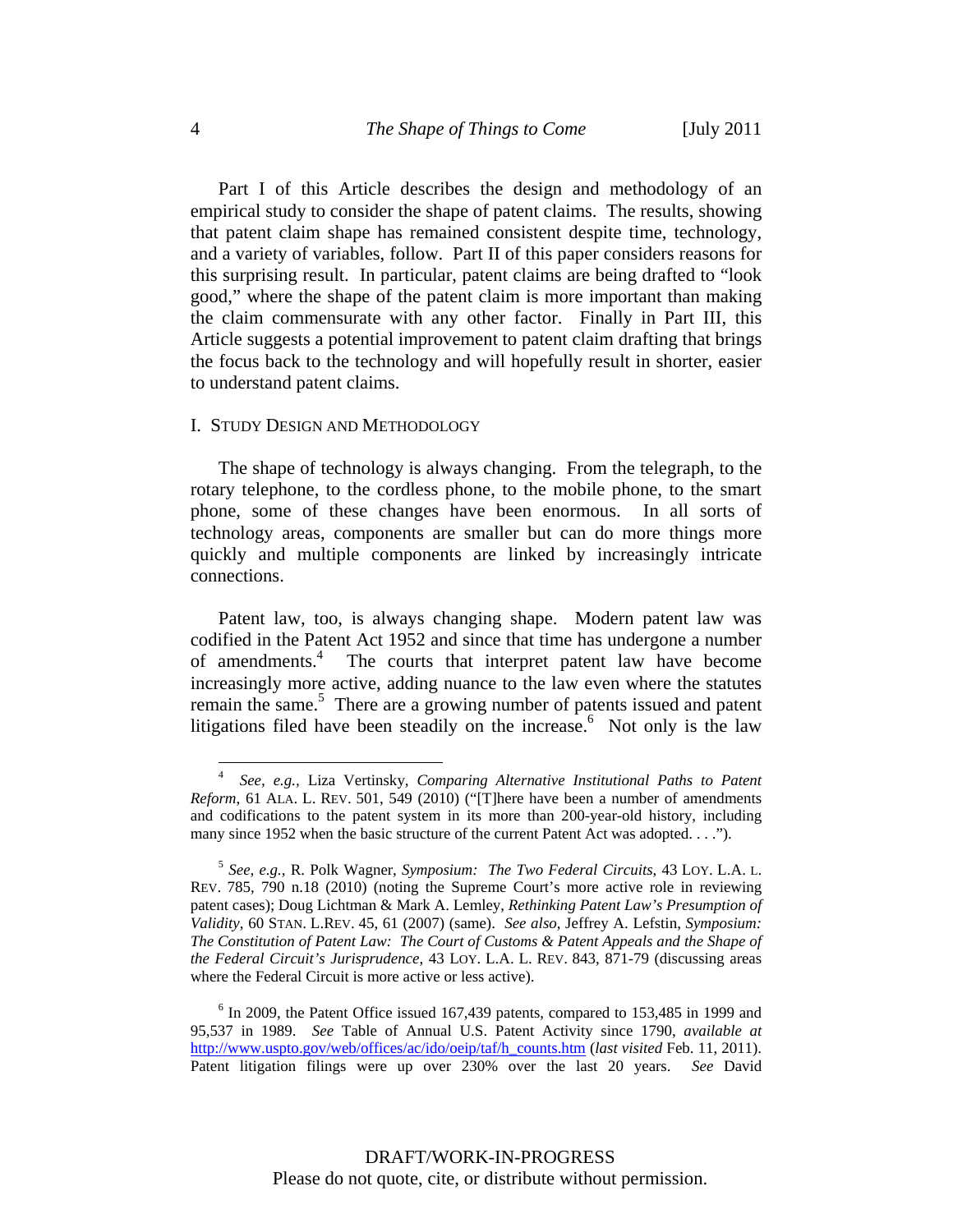itself changing, but various constituencies are having more opportunities to mold and contour the law.

What do these changes mean for patent claims? Does changing technology or evolving patent law alter the shape of patent claims? Perhaps more words are required to describe innovative technology. Or more words may need to be included in patent claims to keep pace with patent law's changes. Or maybe, as technology fields get more crowded, more words are needed to distinguish the claimed invention from the prior art. Before looking at how the shape of patent claims has (or has not) changed, it is important to understand why the number of words in a patent claim is relevant.

#### A. Why Words Matter

There are a number of easily measured metrics in a patent. All patents necessarily include a specification, or prose description of the invention. The specification can be measured by word, sentence, paragraph, or column length. All patents must include at least one claim, but may include as many as desired. Each claim is comprised of one sentence, so claim metrics include the number of claims in a patent or the length of each patent claim in words. Although other scholars have analyzed specification length and number of claims, no one has considered the shape of patent claims themselves.

Specification attributes, while easily measured, do not necessarily have any relationship to patent claims—the true heart of the patent.<sup>7</sup> Dennis Crouch studied changes in the number of words in patent specifications between 1977 and 2007. He found that from 1977 to 1987 there was essentially no change in specification length; from 1987 to 2007, there is a noticeable upward trend in the number of words in patent specifications.<sup>8</sup>

DiGiammarino, *The Increase of Patent Litigation*, March 19, 2010, *available at*  http://info.articleonepartners.com/blog/bid/36672/The-Increase-of-Patent-Litigation, (*last visited* Feb. 11, 2011).

<sup>7</sup> It is patent claims, not specifications, which are interpreted by the courts. *See* Sri Int'l v. Matsushita Elec. Corp., 775 F.2d 1107, 1121 n.14 (Fed. Cir. 1985) (en banc) ("Specifications teach. Claims claim."); Phillips v. AWH Corp., 415 F.3d 1303, 1321 (Fed. Cir. 2005) (en banc) (summarizing the role of the specification in claim construction as the "single best guide" to claim meaning).

<sup>8</sup> *See* Dennis Crouch, *Does Size Matter? Counting Words in Patent Specifications,*  PATENTLY-O (Dec. 20, 2007), *available at* http://www.patentlyo.com/patent/2007/12/does-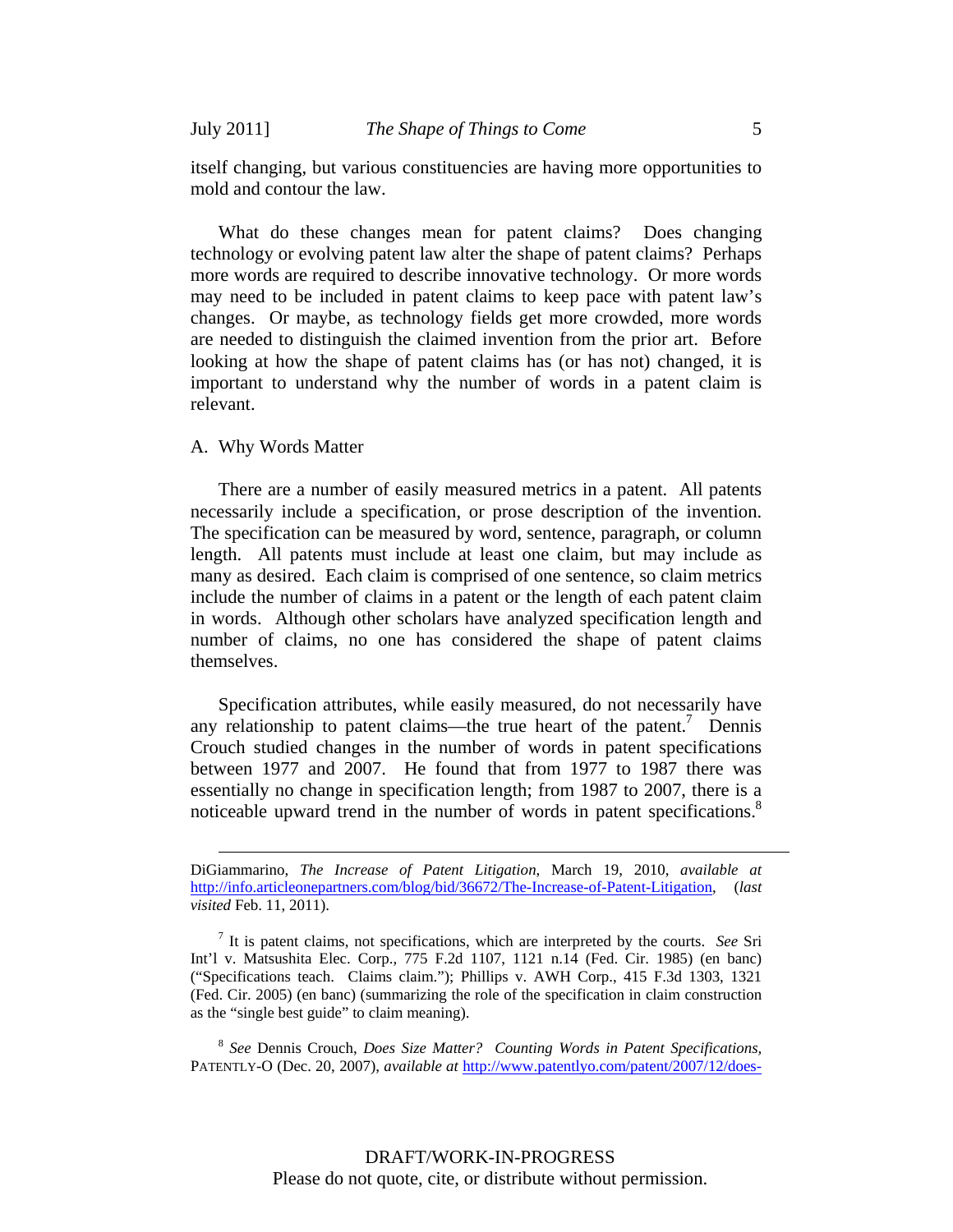Crouch notes, and I agree, that his research indicates nothing other than patent specifications are increasing in length.<sup>9</sup> Regardless of how specification length is changing, this metric provides little information about patent claim shape. First, the claims and the specification look completely different. The claims are each one unwieldy sentence long; the specification, on the other hand, is written in prose.<sup>10</sup> Second, the claims and the specification serve different purposes. The specification is supposed to provide a backdrop against which to understand patent claims.<sup>11</sup> The specification is also supposed to sufficiently disclose the invention to the public, while the claims delineate the patentee's exclusive territory.<sup>12</sup> Third, the specification, even more so than the claims, is likely to be increasing in length as the patentee's hedge against contemporaneous changes in patent law.<sup>13</sup> The specification is essentially set at the time of filing, whereas the claims can be amended during patent prosecution.<sup>14</sup> However, all claim amendments must be supported by the specification, so a more fulsome specification may allow for a greater range of amendments. Thus, while interesting, the length of patent specifications, whether measured by word, sentence, paragraph, or column, does not tell us anything about the patent claims.

<sup>9</sup> *See id*.

<sup>10</sup> *See, e.g.,* Tun-Jen Chiang, *The Rules and Standards of Patentable Subject Matter*, 2010 WIS. L.REV. 1353, 1365-66 (explaining features of patent specifications and claims).

<sup>11</sup> *See, e.g.,* Markman v. Westview Instruments, 52 F.3d 967, 979-80 (Fed. Cir. 1995) (en banc) (noting that the specification "may act as a sort of dictionary, which explains the invention and may define terms used in the claims").

<sup>12</sup> *See, e.g.,* Phillips v. AWH Corp., 415 F.3d 1303, 1312, 1323 (Fed. Cir. 2005) (en banc) (stating that the purpose of claims is to define the right of exclusion and "the purposes of the specification are to teach and enable those of skill in the art to make and use the invention and to provide a best mode for doing so").

<sup>13</sup> *See, e.g.,* Mark R. Hull, *Note: Festo Corp. v. Shoketsu Kinzoku Kogyo Kabushiki Co.: A Fog Between the Bars*, 37 AKRON L. REV. 339, 371 (2004) (stating that, as a result of the *Festo* case, "patent lawyers must consider drafting narrow claims [and] drafting longer claims"); John M. Romary & Arie M. Michaelson, *Patent Claim Interpretation After Markman: How the Federal Circuit Interprets Claims*, 46 AM. U.L. REV. 1887, 1933 (1997) (discussing that, to ensure effective claim drafting, it is critical to know how U.S. courts interpret claims).

<sup>14</sup> Some modifications can be made, to the extent the amendments are already supported by the specification, but no new matter can be added.

size-matte.html (*last visited Feb. 11, 2011)*.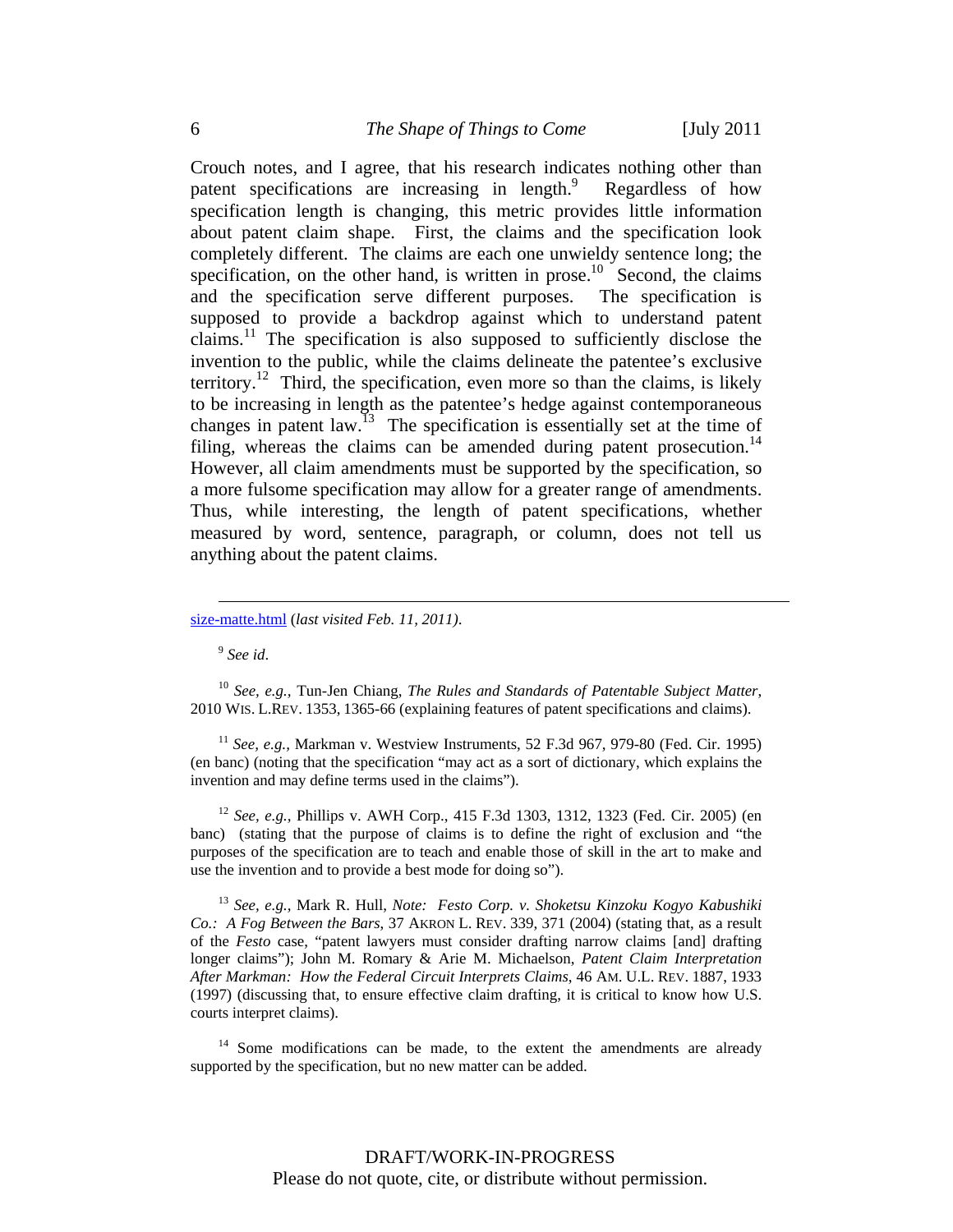$\overline{a}$ 

The number of patent claims, while closer to the heart of the matter, still does not look at the features of individual claims. John Allison and Mark Lemley studied the number of claims in a patent as a proxy for either complexity of technology or importance of the patent to the company or individual that is obtaining the patent.<sup>15</sup> Using claim count as one metric (among others), they found that patents from the 1990s are more complex than patents from the  $1970s$ .<sup>16</sup> Specifically, they determined that patents issued in the 1990s have 50% more claims than those issued in the 1970s, raising from an average of 9.94 claims to 14.87 (with a median 1 independent claim in the 1970s and a median 2 independent claims in the 1990s).<sup>17</sup> As even Allison & Lemley admit, the number of claims in a patent, and whether those claims are independent or dependent, vary for many reasons.<sup>18</sup> Cost is one of the most important factors; the filing fee for a patent application permits the inclusion of up to three independent claims and as many as twenty claims total; extra claims incur additional fees.<sup>19</sup> Cost also factors into the number of patent claims because attorney fees are generally correlated to the length of the patent application and number of claims.20 The number of claims may reflect the financial wherewithal of the patentee or, as Allison & Lemley note, the presumptive worth of the patent. $^{21}$ 

<sup>16</sup> *See* Lemley & Allison, *The Growing Complexity of the United States Patent System*, 82 B.U.L. REV. 77, 79 (2002).

<sup>17</sup> *See* Lemley & Allison, *Growing Complexity*, *supra* note \_\_\_ at 103.

<sup>18</sup> *See* John R. Allison, et al., *Valuable Patents*, 92 GEO. L.J. 435, 449 n.58 (2004).

<sup>19</sup> The basic fee for filing a patent application is \$330 which includes three independent and twenty total claims. Additional independent claims cost \$220 per claim. Claims in excess of twenty incur a fee of \$52 each. *See* 37 CFR 1.16.

<sup>20</sup> *See* John R. Allison & Emerson H. Tiller, *The Business Patent Myth*, 18 BERKELEY TECH. L.J. 987, 1055 (2003) ("[A]ttorney fees increase with the additional time necessary for drafting and prosecuting more claims."); Kimberly A. Moore, *Xenophobia in American Courts*, 97 NW. U. L.REV. 1497, 1544-45 (2003) ("The PTO fees are . . . pennies compared to the attorney expenses associated with patent drafting and prosecution. . . . The bulk of [these] expenses are spent drafting and prosecuting the claims, so more claims will raise prosecution fees.").

<sup>21</sup> *See* Allison & Lemley, *Who's Patenting What?*, supra note at 2132.

<sup>15</sup> *See* Allison & Lemley, *Who's Patenting What?*, *supra* note \_\_\_ at 2132 ("The number of claims filed is directly related to the cost of prosecution, and can serve as a proxy for either the complexity of subject matter or for the importance of the patent to the applicant."); *see also* Moore, *Worthless Patents, supra* note \_\_\_ at 1531 (noting that patents with fewer claims are more likely to expire, demonstrating their low worth).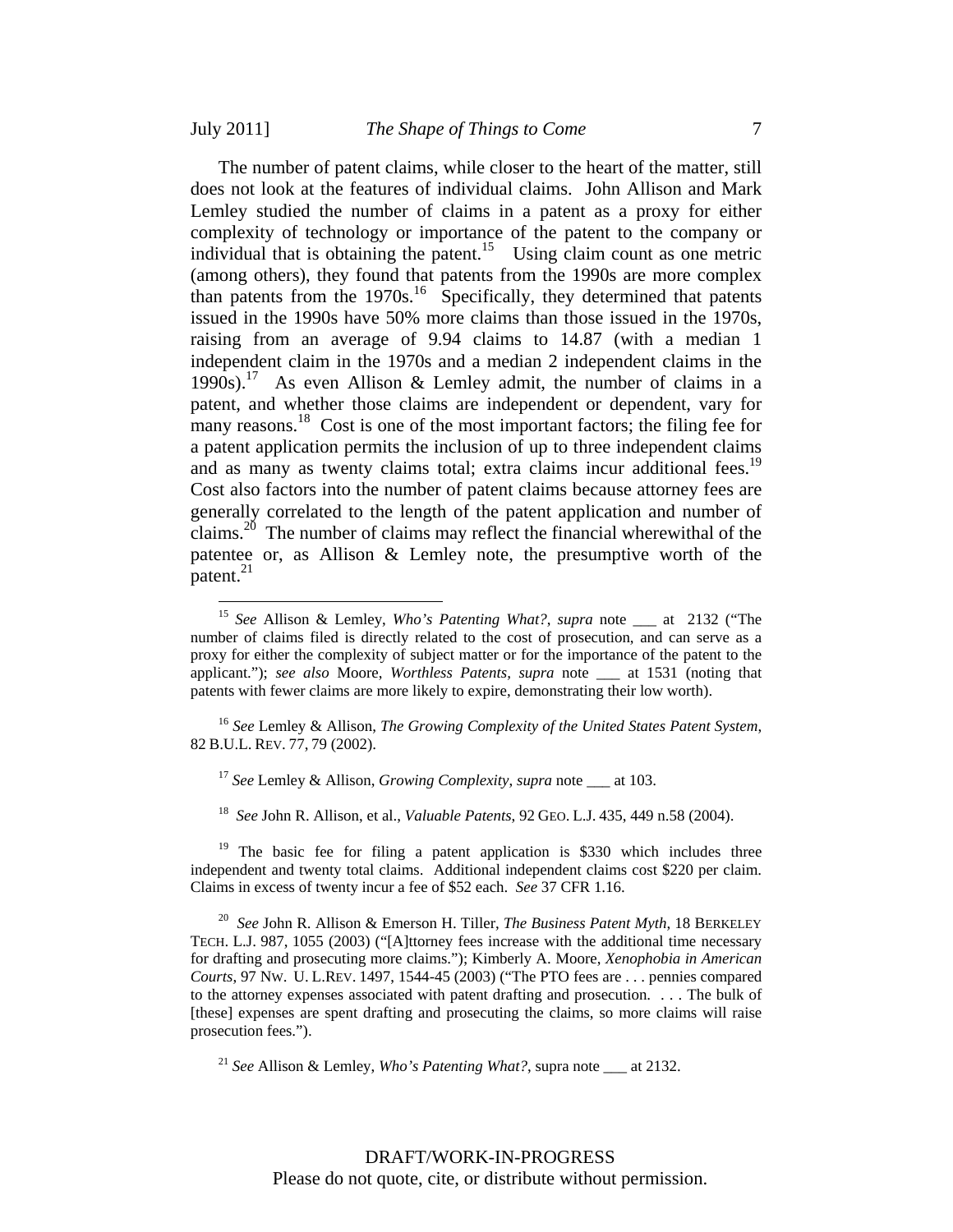The remaining potential metric, word count per patent claim, is the one most closely tied to patent scope and is therefore the study variable used in this Article. It is not just by default, however, that I chose word count of patent claims. Rather, there are at least two reasons why the shape of patent claims is relevant. First, the number of words is tied to comprehension, and understanding patent claims is a well-known problem. Second, the number of words in a patent claim may provide some insight about the claim drafting process.

First, the shape of a patent claim is likely related to how easily comprehended the claim is. As an initial pass, it makes common sense. The longer the story, or the paragraph, or the sentence, the more likely it becomes complicated; the more complicated the writing, the less likely it is comprehensible.<sup>22</sup> More scientifically, other scholars have used word length as a measure of complexity or difficulty in understanding legal writings. For example, David Law and David Zaring measured word count of statutes, using the length both as a variable itself and as an input to a readability equation.<sup>23</sup> A political science study similarly used statute word length as a proxy for detail, equating more detail with more complexity.<sup>24</sup> These studies, and others like it, are based on the principle of readability.<sup>25</sup> Word count often forms the basis of readability, or the success with which a group of readers understands a document, reads at an optimal speed, and

<sup>24</sup> *See* Kirk A. Randazzo, Richard W. Waterman & Jeffrey A. Fine, *Checking the Federal Courts: The Impact of Congressional Statutes on Judicial Behavior*, 68 J. POL'Y 1006, 1009 (2006).

<sup>25</sup> *See, e.g.*, Kirk A. Randazzo, *Statutory Constraint on the Seventh Circuit: Examining Congressional Influence*, 32 S. ILL. U. L. J. 683, 688 (2008) ("It is apparent that statutes with higher word counts contained more detailed language pertaining to its legal implications."); Ryan C. Black & James F. Spriggs II, *An Empirical Analysis of the Length of U.S. Supreme Court Opinions*, 45 HOUS. L. REV. 621, 626 (2008) (using word count to measure length of judicial opinions, because length may embody "an opinion's clarity, scope, and amount of dicta"); Thomas E. Baker, *Essay: Tyrannous Lex*, 82 IOWA L.REV. 689, 697, 700 (1997) (using the word count length of state constitutions to show the substantial number of amendments and lawyerly gibberish).

 $22$  To be sure, there are simple sentences that are complex in meaning and long sentences that are really quite easily comprehended. I make this claim that longer is more complex as a starting point for the discussion.

<sup>23</sup> *See generally,* David S. Law & David Zaring, *Law vs. Ideology: The Supreme Court and the Use of Legislative History*, 51 WM. & MARY L. REV. 1653 (2010).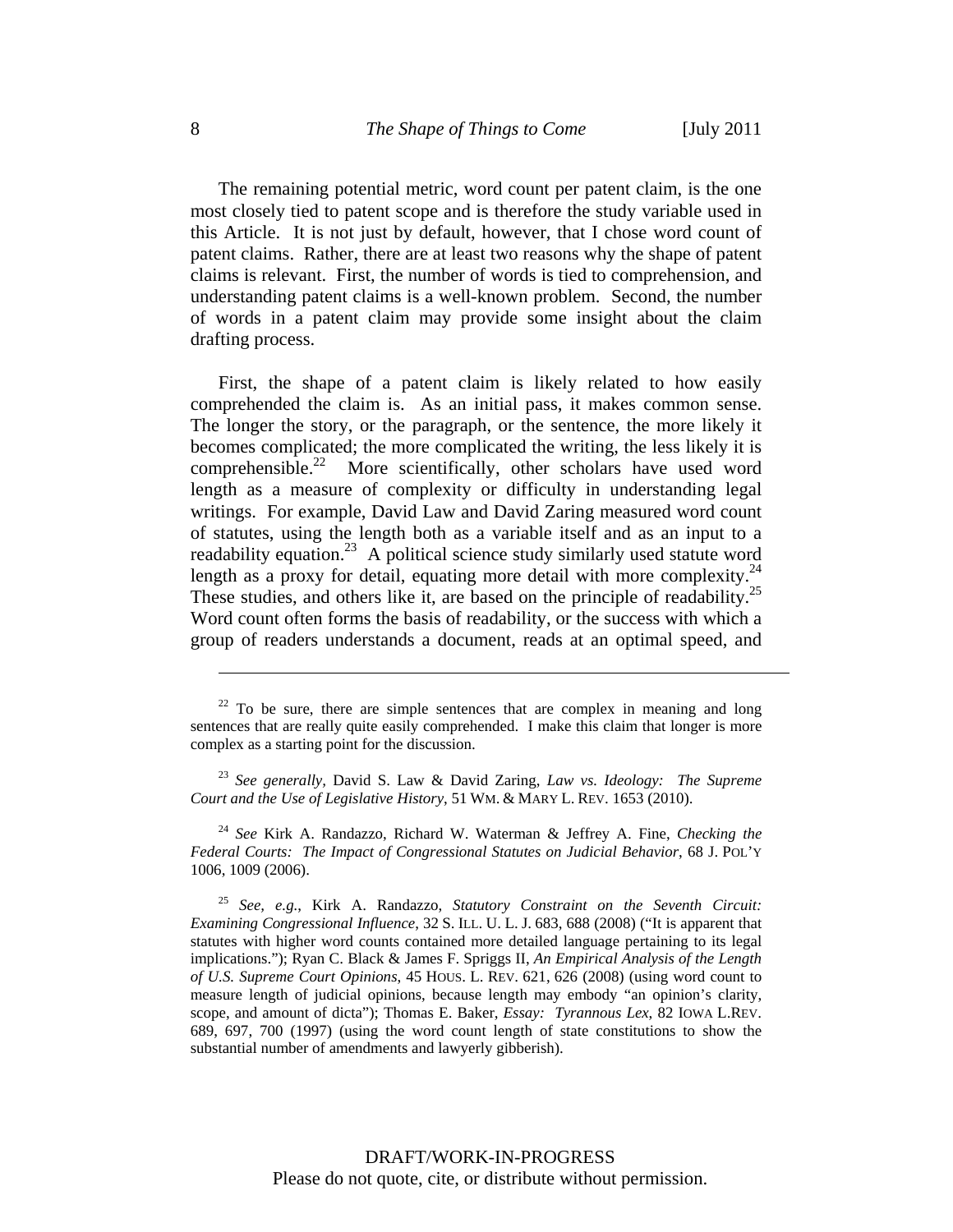finds interesting.<sup>26</sup> For example, calculation of the Flesch Reading Ease score includes the average sentence length (number of words divided by number of sentences) and average word length (number of syllables divided by number of words).<sup>27</sup> The more widely used Flesch-Kincaid Grade Level score uses the same indicators in its formula, but yields a "grade level" associated with the reading difficulty.<sup>28</sup> These tests are used for a wide range of applications, from the military for judging the reading difficulty of technical manuals, to insurance companies, who by regulation must provide policies written in a sufficiently simple manner, to textbook authors and editors.29 Legal commentators have used the Flesch-Kincaid Grade Level test as a measure of statutory complexity.<sup>30</sup> Unfortunately, because patent claims are single sentences, it is not possible to apply the Flesch-Kincaid or Flesch tests in a meaningful way.

Second, the shape of patent claims may provide some insight into the very nature of patent claims and how they are drafted. Unfortunately, patent claims are peculiar manifestations of the English language, so odd that to assert claims are indeed written in English requires some explanation.<sup>31</sup> Thus, this point requires a few more details.

<sup>27</sup> *See* Law & Zaring, *supra* note \_\_\_ at 1691-1692, 1692 n.30.

<sup>28</sup> *See id.*

 $\overline{a}$ 

<sup>29</sup> *See id.*

<sup>30</sup> *See* David S. Law & David Zaring, *Law vs. Ideology: The Supreme Court and the Use of Legislative History*, 51 WM. & MARY L. REV. 1653, 1691-1692 (2010). Zaring and Law cite as examples the federal habeus corpus statute as simple (reading level of 9.7, or within the comprehension of a high-school sophomore) and the Robinson-Patman Act, an anti-price discrimination act) as unbearably complex (reading level of 43.11). For comparison, a typical JD has an education level of 19 years. *See also* Mich le M. Asprey, PLAIN LANGUAGE FOR LAWYERS 297-99 (2003).

31 *See, e.g.,* John M. Golden, *Construing Patent Claims According to their "Interpretive Community": A Call for an Attorney-plus-Artisan Perspective*, 21 HARV. J. LAW & TECH. 321, 369-70 (2008) (claiming that the "*lingua franca* [of the patent system] is likely to be 'patent claim English,' that peculiar dialect that has resulted from practice, precedent, and USPTO rules"); Arti K. Rai, *Engaging Facts and Policy: A Multi-Institutional Approach to Patent System Reform*, 103 COLUM. L. REV. 1035, 1046 (2003) (noting that "patent claims are not directed at the ordinary speaker of English").

<sup>26</sup> *See* Dale Edgar & Jeanne S. Chall, *The Concept of Readability*, ELEMENTARY ENGLISH 26:23 (1949).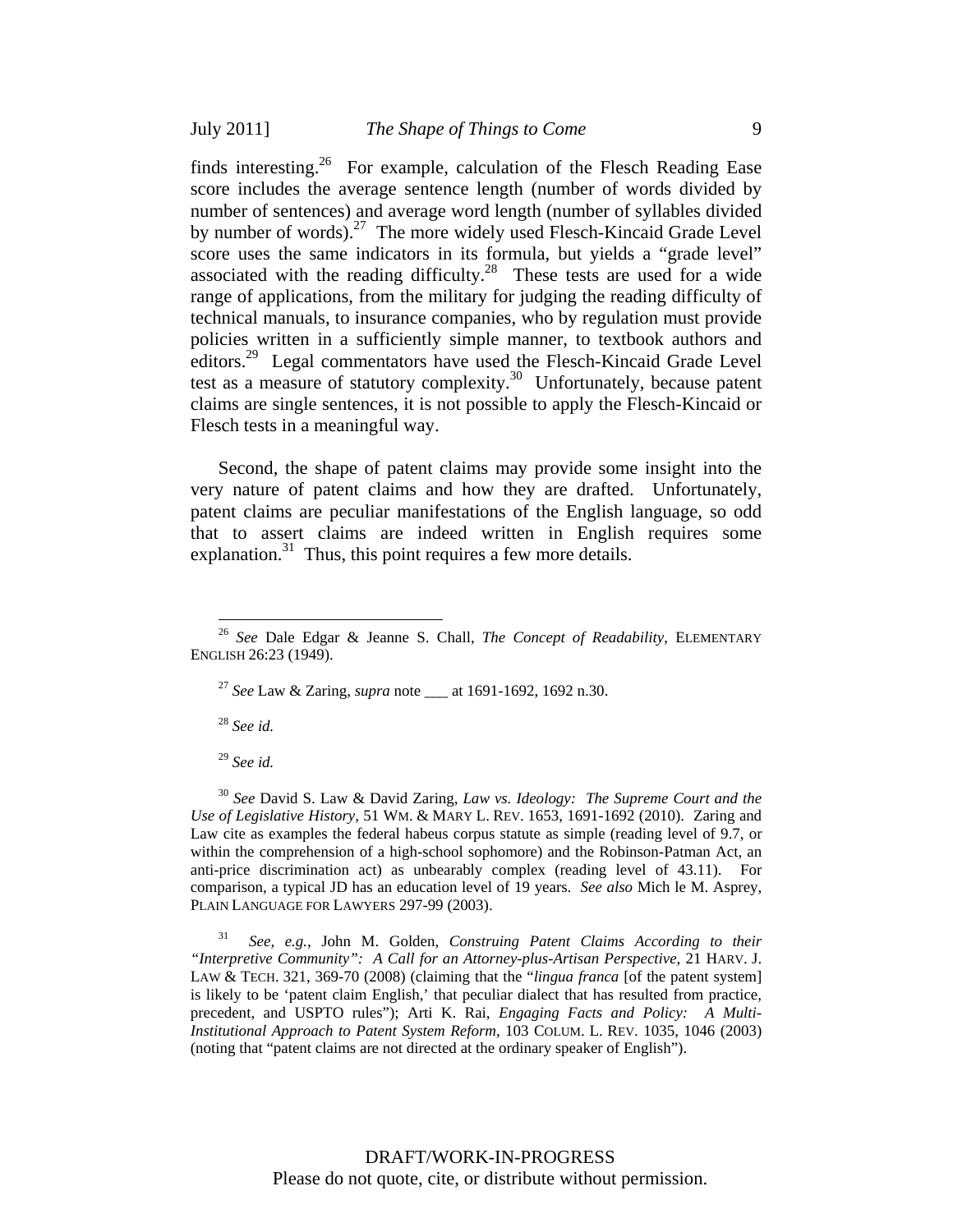Every patent concludes with one or more claims that particularly point out and distinctly claim what has been invented.32 Each patent must have at least one independent claim; this type of claim stands on its own and does not refer to any other claim. Dependent claims, on the other hand, are additions or refinements to independent (or other dependent) claims; each dependent claim refers back to the claim from which it depends.<sup>33</sup> A patent may include no dependent claims or any number of dependent claims.<sup>3</sup>

One strategy would be to file a single, very broad independent claim followed by a number of dependent claims. After all, if the one broad independent claim is patentable, the claims that depend there from are patentable as well.<sup>35</sup> The broader the independent claim, the broader the

 $\overline{a}$ 

 $34$  An overly simplistic example set of patent claims is provided below:

1. A chair comprising: a seat, having a top and a bottom; and a plurality of leg members, extending downwards from and connected to the bottom of the seat.

[Independent claim]

 2. The chair of claim 1, where the seat is made of walnut wood. [Dependent claim, refining the independent claim]

3. The chair of claim 1, wherein the seat has multiple edges, and further comprising a back, connected to an edge of the top of the seat. [Dependent claim, adding an additional limitation]

6. A chair wherein the seat has multiple edges, and further comprising: a seat, having a top and a bottom; four leg members, extending downwards from and connected to the bottom of the seat; a cushion attached to the top of the seat; and a back, connected to an edge of the top of the seat.

[Independent claim]

<sup>35</sup> Because dependent claims do not add to the breadth of the patentee's claim scope, these generally only act as a hedge against a finding of invalidity of the independent claim from which the dependent claims depend. *See* Allison, et al., *supra* note \_\_\_ at 452 n.68.

A dependent claim may also serve as a "picture claim." *See* Jeffrey G. Sheldon,

<sup>32 35</sup> U.S.C. § 112(2).

 $33$  35 U.S.C. § 112(4). The law specifically notes that dependent claims "specify a further limitation of the subject matter claimed." *Id.* I use the "refining" and "adding" terminology to draw attention to the effective action of the dependent claim on the claim from which it depends.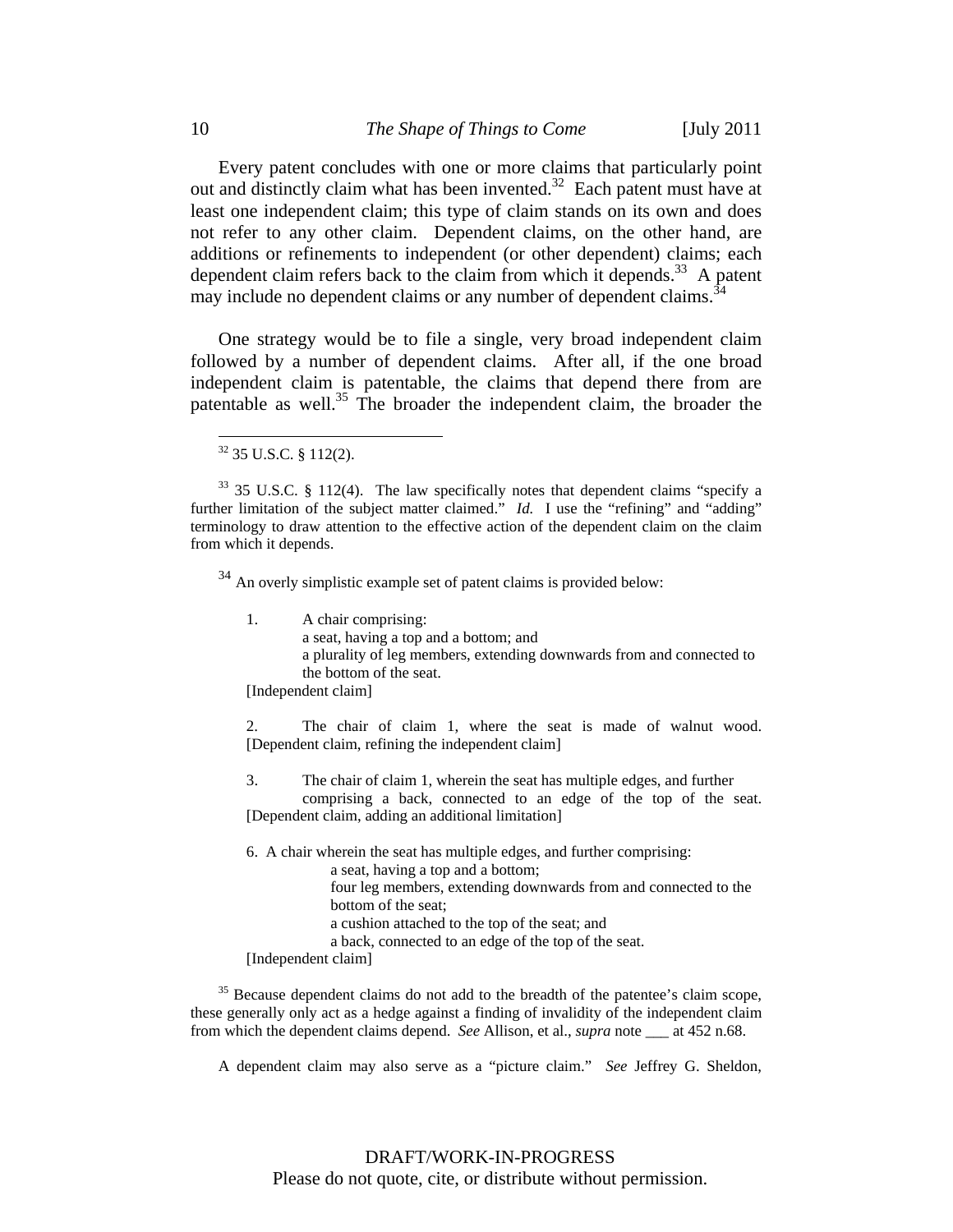$\overline{a}$ 

swath of exclusionary territory and thus the more likely a competitor's activity will fall within the patent's scope. Unfortunately, it is not this simple.

Consider a new technology area, such as nanotechnology.<sup>36</sup> The first inventors in nanotechnology are approaching the patent world with a wide open slate.37 (See Fig. 1). There are very few, or maybe even no, other inventions in the field.



Fig. 1: The world of nanotechnology in the beginning

An inventor seeking to patent in this space has significant flexibility to claim what he has invented. In fact, subject to other patentability requirements, he can claim an area as large as what he has invented – for simplicity, imagine a circle.<sup>38</sup> (See Fig. 2). What is contained within the circle is the exclusive territory of the patentee;<sup>39</sup> areas outside the circle, to

*Practicing Law Institute: How to Write a Patent Application* § 6.5.2 (24<sup>th</sup> ed. 2009) ("[A] 'picture claim . . . describes in detail all the features of a drawing or model of a specific embodiments of the invention. *See also* Michael Abramowicz & John F. Duffy, *Intellectual Property for Market Experimentation*, 83 N.Y.U. L.REV. 337, 405 n.232 (2008) ("The conventional wisdom is that a lawyer should seek to advance a range of claims, from the very broad to a 'picture claim,' i.e., the narrowest claim that still has some commercial significance.").

<sup>36</sup> *See, e.g.,* Jeanne Fromer, *Claiming Intellectual Property*, 76 U. CHI. L.REV. 719, 780 (2009) (differentiating "nascent technologies, such as nanotechnology" from mature industries where "the field is crowded with incremental inventions).

<sup>37</sup> See id. (noting that new industries often lack substantial prior art). Fromer notes, however, that this is a problem and suggests an alternative claiming scheme, central claiming, to avoid the problem of "pioneering" patents being too broad in scope. *See id.* 

38 This is the problem identified by Fromer. *See id.* The patentee is constrained by the ability to enable and describe his invention. 35 U.S.C. § 112, para. 1.

<sup>39</sup> Throughout this Article, I make reference to inventor, applicant, and patentee interchangeably. In more accurate nomenclature, however, the inventor is the person who creates the invention. The applicant is the person who applies for a patent, which in current United States practice is the inventor. The patentee is the person or entity able to exercise the patent's exclusive right. The patentee is often an assignee who receives rights from the inventor. The assignee may step into the shoes of the applicant for all intents and purposes,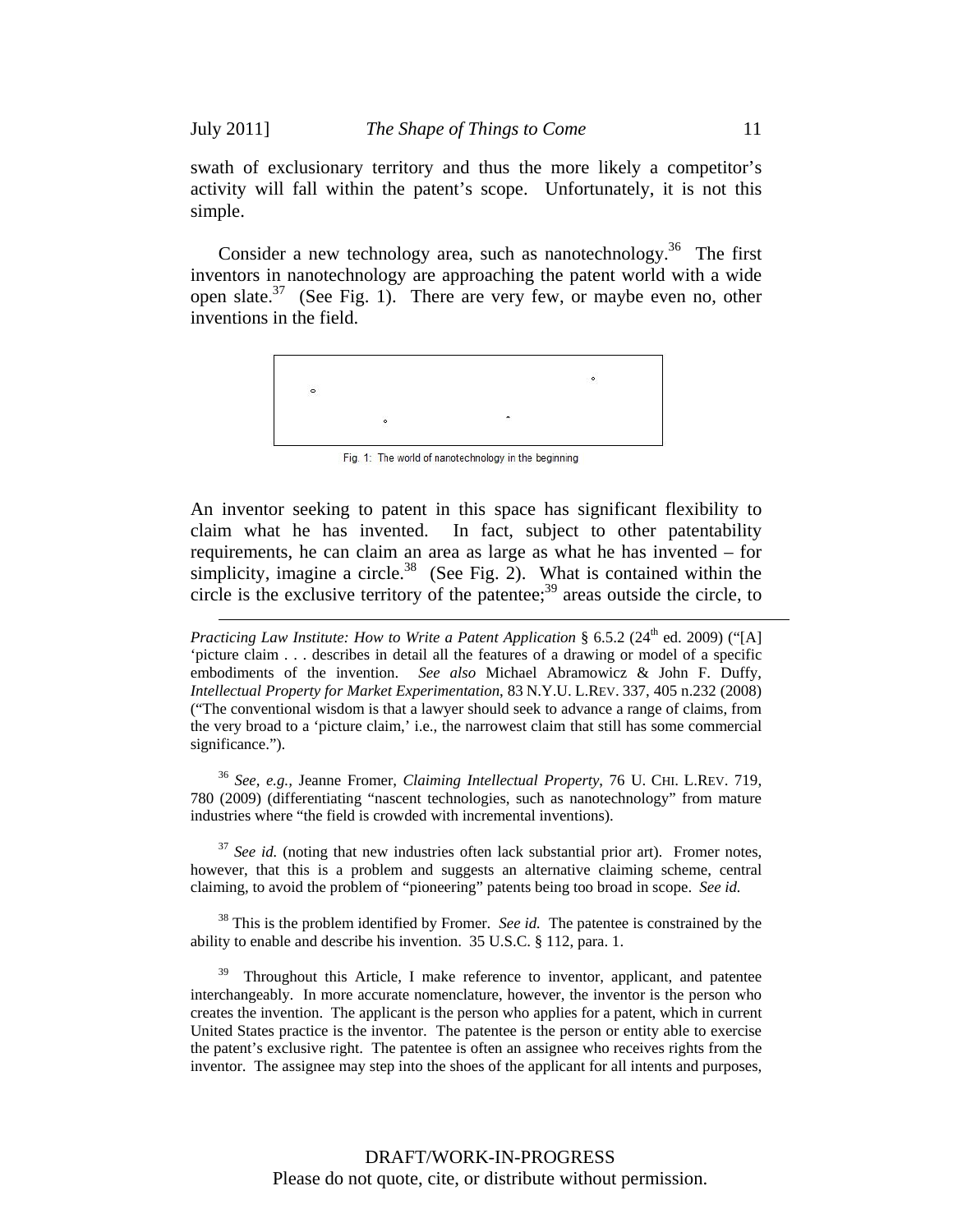the extent they are known, belong either to the public or to some other patentee.



Fig. 2: The world of nanotechnology with new invention

After a while, though, the world of nanotechnology is getting filled with patents covering territory allotted to various inventors.<sup> $40$ </sup> (See Fig. 3). Because each circle represents the scope of a patent and the scope of the patent is exclusive, there can be no overlap.



Fig. 3: The world of nanotechnology - a few years in

Confronted with a field that is not brand new and that has multiple areas of exclusive territory already allotted for a number of inventors, it becomes more difficult for an inventor to claim space for his invention. In this case, the territory covered no longer looks like a circle, but rather like some irregular shape. (See Fig. 4).



Fig. 4: The world of nanotechnology - patenting our invention

directing prosecution of the patent application.

<sup>&</sup>lt;sup>40</sup> This figure is not exactly accurate, because there is no box constraining inventive activity. New inventions may also arise outside of the box.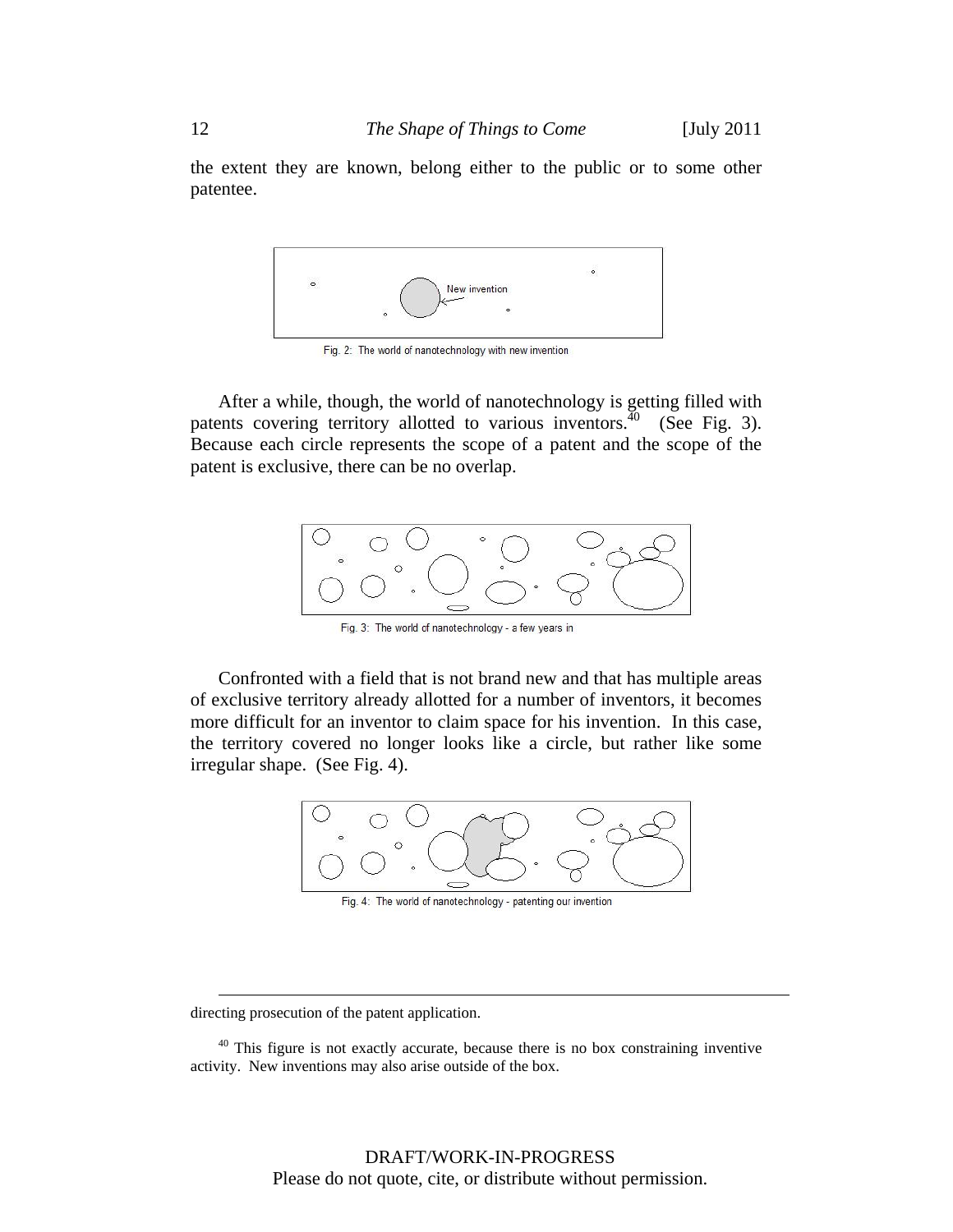During prosecution, the applicant is attempting to walk a fine line between achieving the greatest possible claim scope while avoiding the prior art. An increased amount of prior art requires the patentee to wend their way around, defining a territory that encompasses as much of their invention as possible (to capture the greatest territory), without overlapping the prior  $art<sup>41</sup>$ . In real life, then, the patentee's exclusive territory looks nothing like a circle, but rather the branch of a tree or a piece of Swiss cheese or some other erose or irregular shape. (See Fig. 5).



Fig. 5: Defining the bounds of our invention

Consider how these ideas might affect word count.<sup>42</sup> If we were drafting a claim to cover the new invention in Fig. 2, it might be as simple as: "I claim a circle." But to cover the invention in Fig. 5, it would be much more difficult. For example, "I claim a vertical oval, with a crescent moon attached at the two-o'clock position, a small divot at the five-o'clock position, and a large divot at the eight-o'clock position." In this example, the word count of the claim covering Fig. 2 is four words; the word count for Fig. 5 is twenty-nine words. Surely there are other ways to draft a claim to cover the area in Fig. 5, but it is almost certain the claim will be significantly longer than the one required for Fig. 2.

### B. The Data Sets

 $\overline{a}$ 

This section describes the methodology of the study. First, I describe how the patents included in my data set were chosen. Second, I describe the study parameters, including the myriad variables that can be used to identify and differentiate patents when considering patent claim shape.

<sup>41</sup> *See, e.g.,* Greg R. Vetter, *What If the Free Software Foundation's General Public License Had Be Patented*?, 2008 MICH. ST. L.REV. 279, 294 (noting that "adding more elements/limitations decreases the probability that a prior art reference anticipates"); F. Russell Denton, *Plumb Lines Instead of a Wrecking Ball*, 16 J. INTELL. PROP. L. 1, 21 n.76 (2008) ("[G]iven the amount of prior art, newer claims necessarily claim a narrower range . . . or recite more limitations.").

 $42$  This example is deceivingly simplistic, but is adequate to make the point.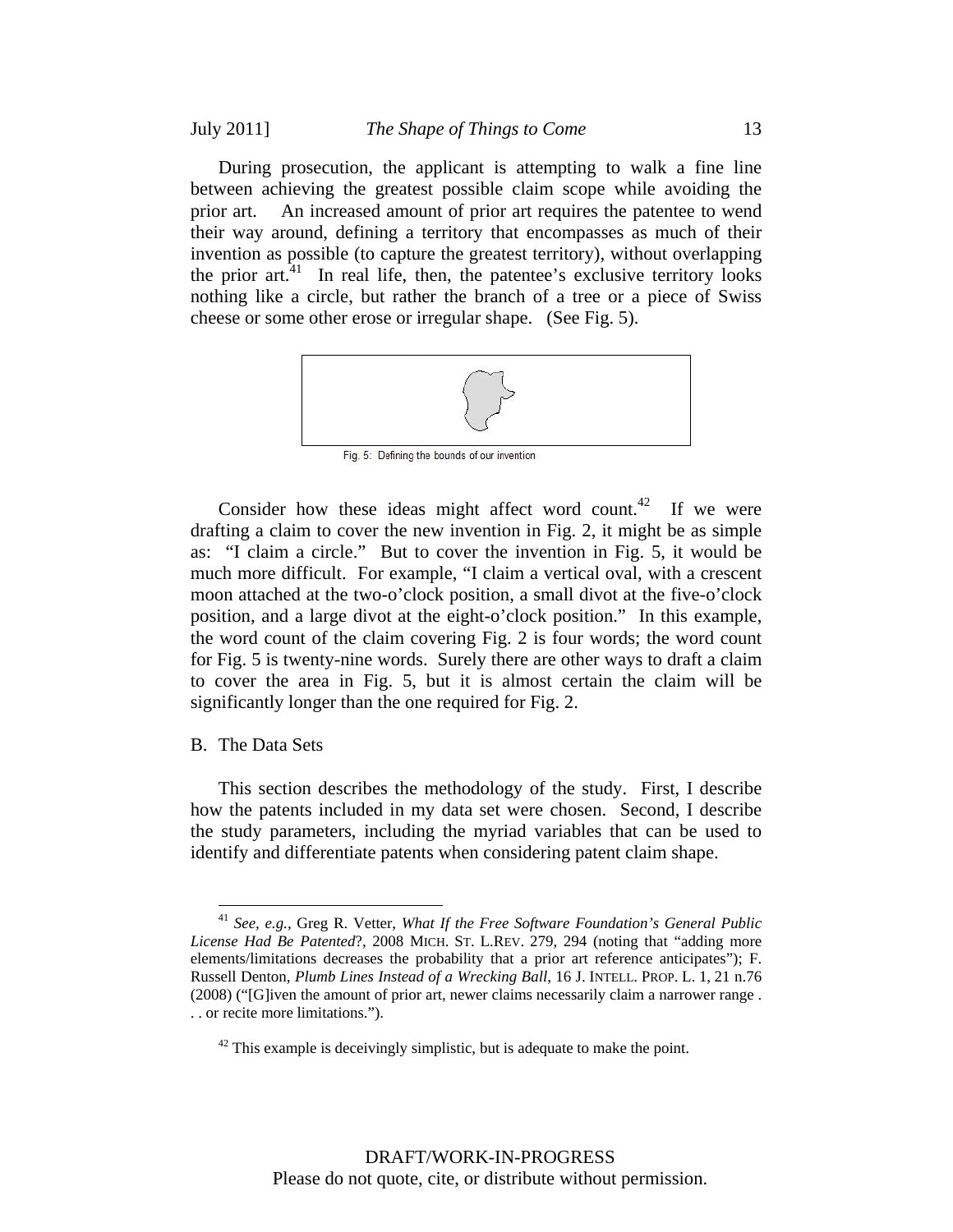My primary data set includes 4500 patents, representing 150 patents for each year included in the study. The Patent Office identifies which patents are issued each year by listing a starting patent number and a finishing patent number.<sup>43</sup> For example, the patents issued in year 2008 started at patent number 7,313,829 and ended at 7,472,427. Within the range for each study year, 150 patents were chosen using a random number generator.<sup>44</sup> Patents are included from the years 1958, 1968, and 1978 (to provide historical data) and then every year from 1982 until 2008. Why these years? At the beginning point, 1952 marks the beginning of the "current" patent era, with the enactment of the Patent Act of 1952. When initially gathering data, I chose to only look at patents from every ten years. Because 2008 was the last year for which starting and ending patent numbers were available on the Patent Office website, I went backwards by decade from 2008 until 1958. After the initial data run, I decided to gather data on a yearly basis, using 1982 as a starting period for annual study because 1982 marks the first year the Court of Appeals for the Federal Circuit was in existence.

My secondary data set includes 150 patents, issued in 2008, that have been involved in litigation. All of the patents issued in 2008 that have had a notice of litigation filed were identified; from this set, 150 were chosen via random sampling. The purpose of this data set is to allow comparison between patents that have been litigated and patents that have not been.

Although this method of data selection is not subject to coder discretion, there remain a few limitations of this data and a study based upon it. Particularly, some 400,000 patent applications are currently filed per year and around 200,000 patents issued.<sup>45</sup> A sample size of 150 patents per year is unlikely to be an ideal generalization of that year's patent base.<sup>46</sup> Further, patents were selected for inclusion in the database based on the year of

<sup>43</sup> *See* http://www.uspto.gov/patents/process/search/issuyear.jsp.

<sup>&</sup>lt;sup>44</sup> The random numbers were generated using the random number generator from Stat Trek, *available at* http://stattrek.com/Tables/Random.aspx, with the input parameters of 150 numbers, beginning patent number for the year in question, end patent number, and prohibiting duplicate numbers.

<sup>45</sup> *See* U.S. Patent Statistics Chart, Calendar Years 1963-2010, http://www.uspto.gov/web/offices/ac/ido/oeip/taf/us\_stat.htm (*last visited* Feb. 4, 2011).

<sup>&</sup>lt;sup>46</sup> The results of this study have encouraged a forthcoming study including a much greater number of patents, with data gathering currently in progress.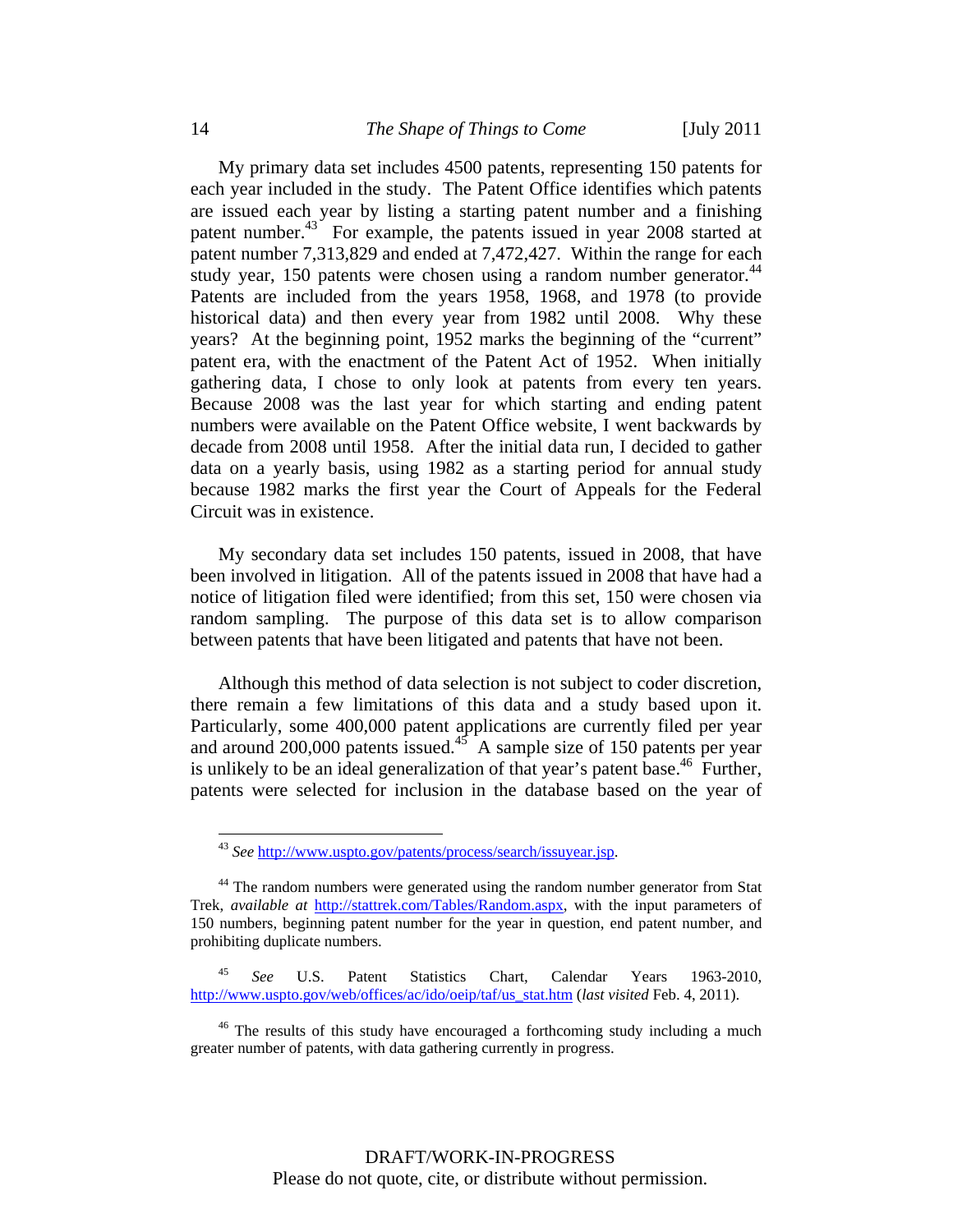issuance. The process of examination, which precedes the grant of a patent, can last anywhere from one year to over ten years. During the intervening time between filing and issuance, it is possible (or even likely) that the law and/or technology changed. Also, different technology areas are subject to different lengths of prosecution, and within technological arenas, prosecution time is also quite variable. These issues necessarily complicate extrapolations of the data. Finally, because the number of patents issued each year varies, in some cases to great extent, the selection represents varying percentages of the whole. Despite these limitations, the study is sufficiently suitable that the results prove to be of value. $47$ 

For each patent included in the data set, I collected information about the patent claims, including: number of claims in the patent, number of words in all of the claims combined, the number of independent claims, the number of words in the first independent claim, the number of words in the first dependent claim, and the number of words in the last dependent claim. From this data, I calculated the average number of words per independent claim, the number of dependent claims, and the average number of words per dependent claim. For each of these patents, I also collected other distinguishing data: the date the patent was applied for, the date the patent issued, United States and international technology classifications, nationality (US, non-US, or both) of inventorship, nationality (US, non-US, or both) of first filing (based on claimed priority), nationality of assignment (US, non-US, or both) of the patent rights at time of issue, and indication of legal representation.<sup>48</sup> I also collected the number of words in the entire patent, the number of patent references cited, the number of non-patent references cited, and whether the patent was a continuation or divisional of another patent application. From this data, I calculated the number of words in the specification, the total number of references cited, and the time the patent spent in prosecution in days.

Most of the distinguishing data is available from the face of the patent (via LEXIS or the Patent Office website in the few instances the patent was unavailable on LEXIS). For some variables, the coder was required to

 $47$  Despite the relatively small number of patents included in the data set, the results are so consistent that it is unlikely a greater number of patents per year would demonstrate any significant trend.

<sup>&</sup>lt;sup>48</sup> All nationality variables are coded as a two-digit binary, with the first digit representing a United States response (1 0) and the second digit representing a non-US response (0 1). In cases where parties from both the United States and a foreign country are listed for a particular variable, both variables are positive (1 1).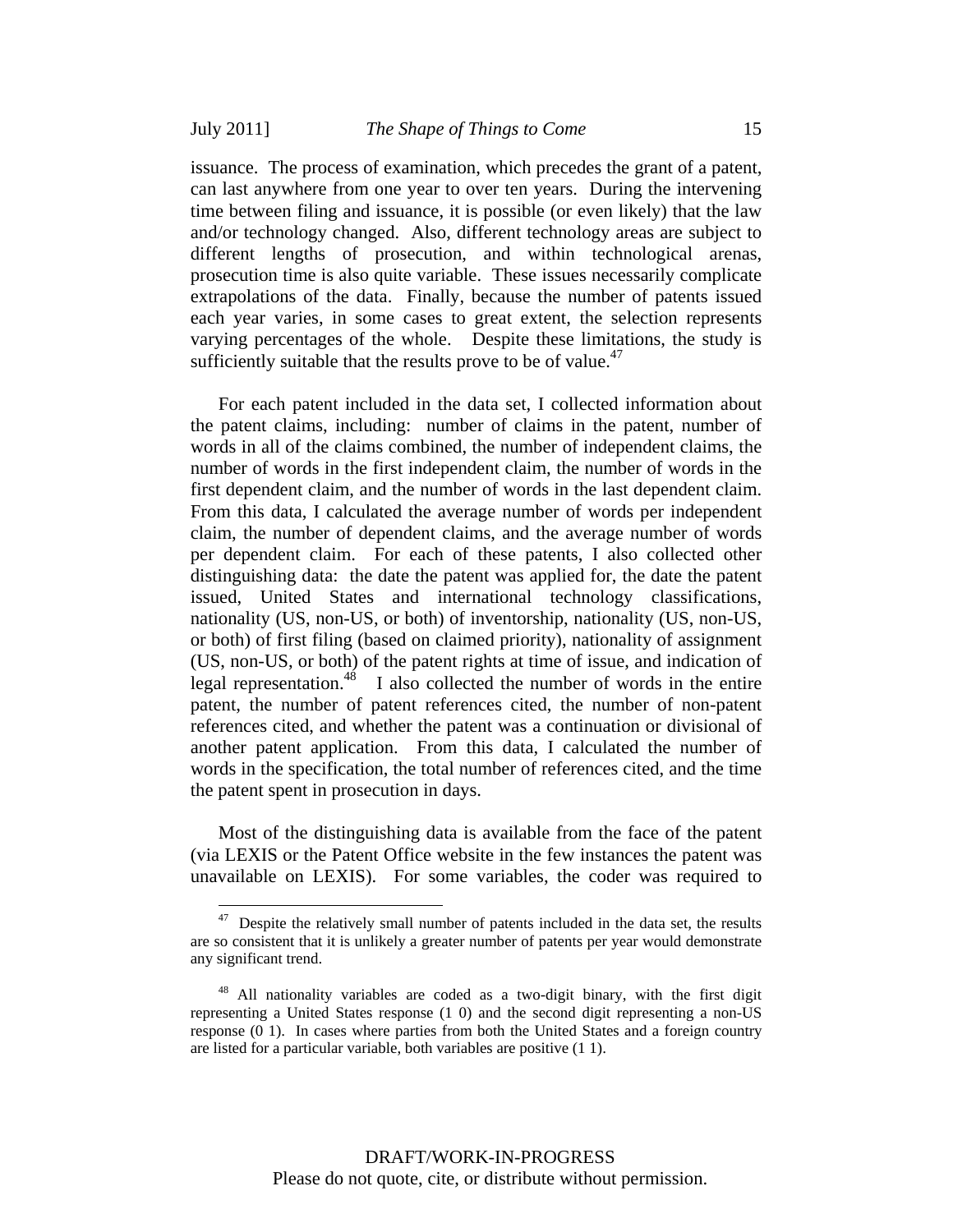count, such as the number of patent references or the number of independent claims. To determine the various word count variables, portions of the patent (e.g., the entire patent or the claims) were pasted into a blank Microsoft Word document. The relevant portion, such as the first independent claim, was then highlighted and the number of words was obtained using Word's word count function. The data are subject to virtually no interpretive intervention, rendering less possibility of error. However, the data was subject to inter-coder reliability checks.

#### C. The Results

 $\overline{a}$ 

To determine whether patent claims are changing shape as technology evolves, it first helps to consider the increasingly complicated nature of technology. This results in two hypotheses about the length of words per patent claim. First, because technology today is more complicated than technology of last year (and so going back), then it would make sense for word count of patent claims to be gradually increasing as time goes forward.<sup>49</sup> Second, some technologies are generally considered more complex or harder than other technologies; for example, innovations in nanotechnology are considered more complicated than improvements on a mousetrap (or other simple mechanical device). For this reason, it would make sense that, regardless of time span, some technologies should have a regularly greater number of words per patent claim than other technologies.

Other hypotheses can be drawn based on the nature of patent prosecution. It would make sense if foreign patents (those having either foreign inventors or foreign priority) are less complex, that is contain less words per claim, than those patents that have no foreign inventors or priority. This is due to differences in prosecution of foreign patents that should lead claims to be less complicated; patents filed by foreign entities or filed first in a foreign country should reflect this decreased complexity. It would also make sense for patents in crowded fields to have more words per patent claim, since it is more difficult to wend through the prior art as discussed above. Crowded fields can be inferred from the number of prior art references cited on the patent or from the length of time a patent spent in prosecution.50

 $49$  One pushback on this point is that the technology of any given year was the most complicated technology to date and so an increase in word count over time would not be expected. However, the more patents that are granted (and in force), the more words that should be necessary to draft claims that avoid existing prior art.

 $50$  Neither of these is a perfect measure for crowdedness; prior art cited on the patent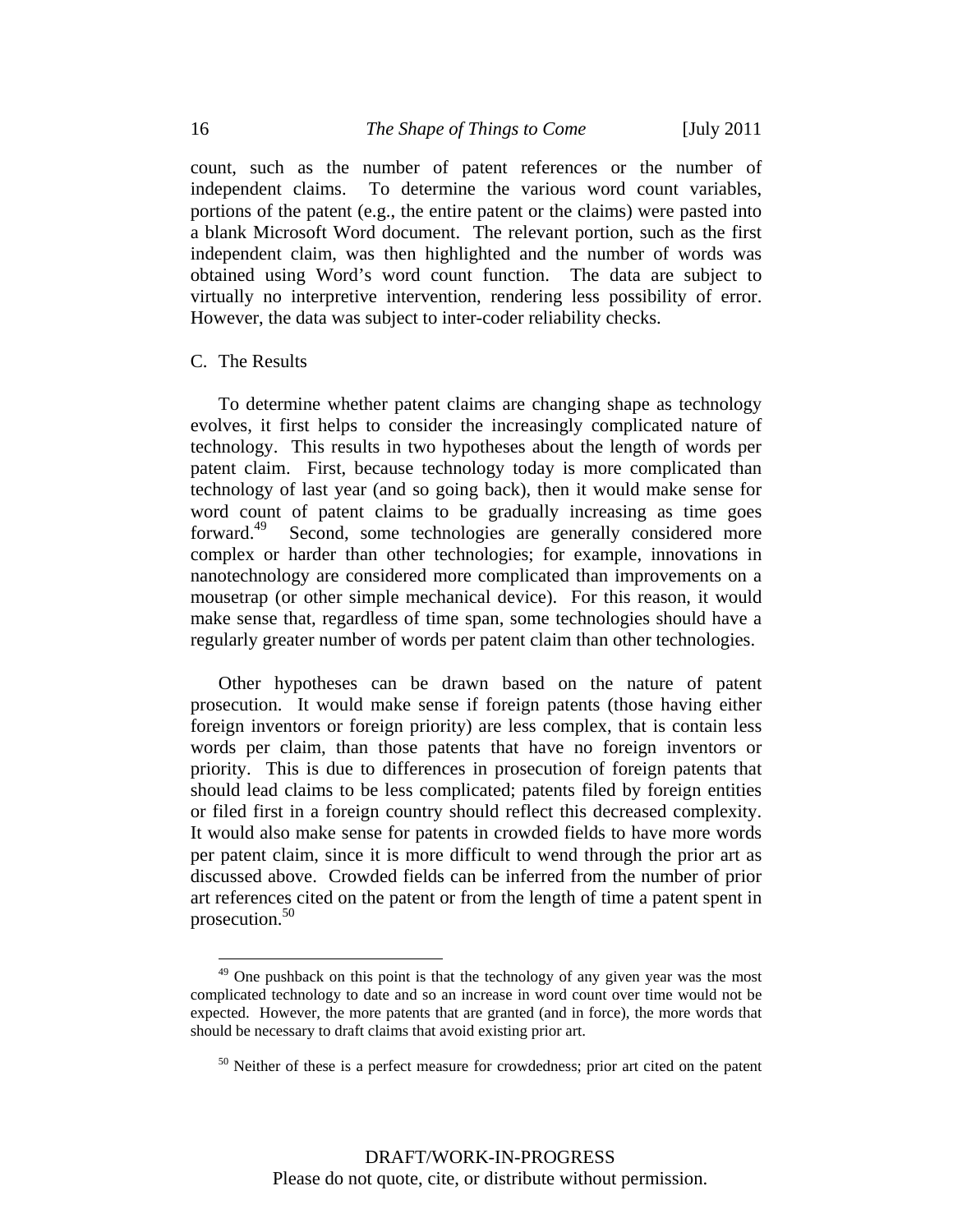### 1. Time

If patent claims are becoming more complex over time to keep pace with evolving technology, then the number of words per patent claim should trend upwards. Considering each claim on equal footing, however, is not an accurate depiction of how patent claims work. Independent claims do not make reference to any other claim – that is, they are self-contained – and are therefore more likely to include more words. Dependent claims, on the other hand, refer to either an independent claim or an earlier dependent claim, and thus generally include fewer words. A simple graph showing the average number of words per independent claim, by year, illustrates that the number of words per claim is not increasing.<sup>51</sup> (See Fig. 6).



Fig. 6 Average Words per Independent Claim

A similar graph of average number of words per dependent claim shows the similar lack of upward trend.<sup>52</sup> (See Fig. 7).

 could have little to do with the field and time spent in prosecution could be related to a host of other factors. However, both of these factors could be implicated by a crowded field.  $51$  The average number of words per independent claim, per year, is 175.1253 words,

with a standard deviation of 8.1437. The median number of words per independent claim, per year, is 175.3066. Viewing each patent in the data set individually, the average number of words per independent claim is 176.526 words (standard deviation of 99.0393, minimum number of words  $= 2$ , maximum number of words  $= 1177$ ).

 $52$  The average number of words per dependent claim, per year, is 41.22297 words, with a standard deviation of 2.17834. The median number of words per dependent claim, per year, is 40.92147. Viewing each patent in the data set individually, the average number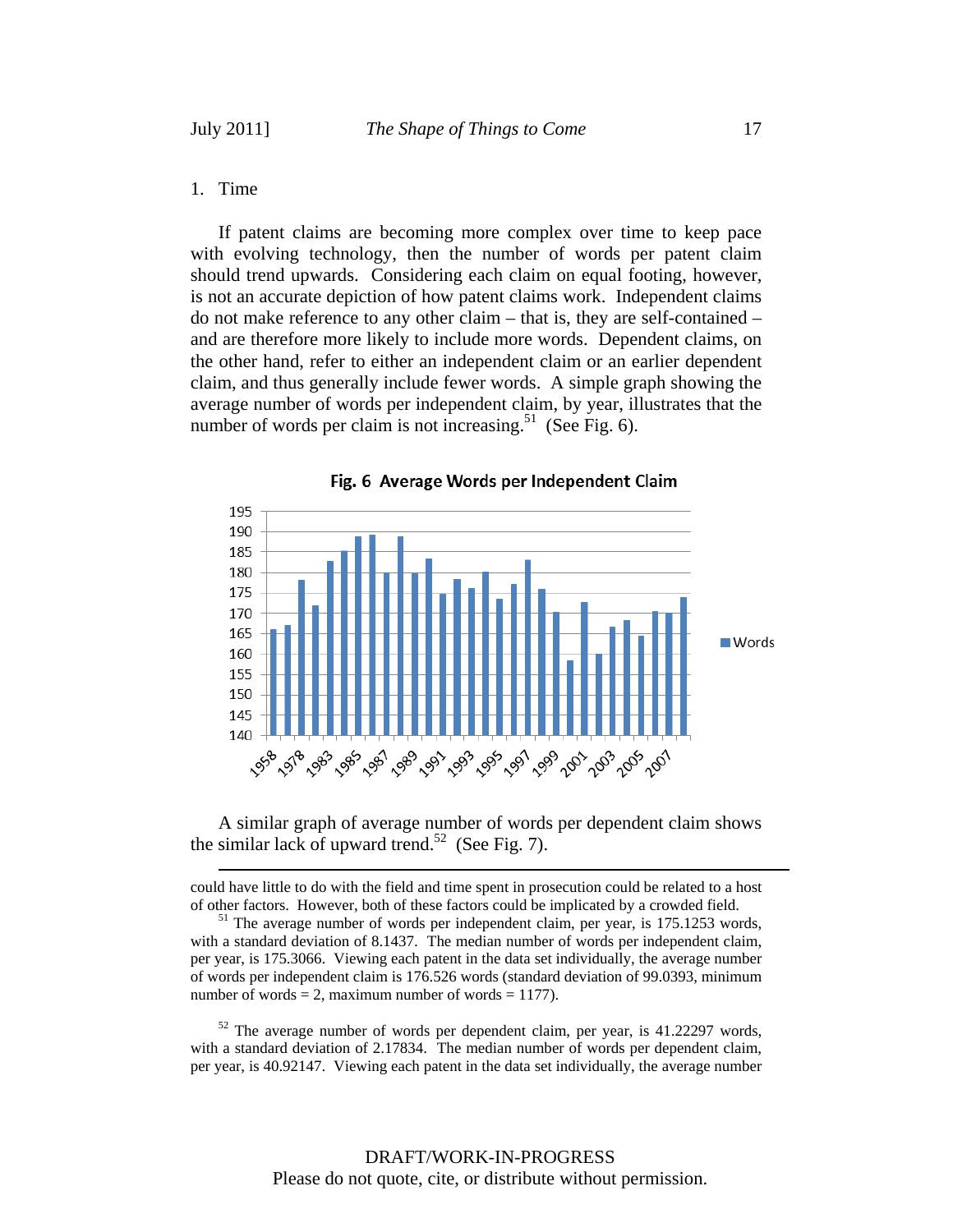

Fig. 7 Average Words per Dependent Claim

There may also be great variation across independent claims within a single patent or across dependent claims of a single patent. Each patent must include at least one independent claim, and by convention, this claim is generally the broadest claim.<sup>53</sup> Thus, the first independent claim in each patent should include the least limitations and, theoretically, the least number of words of all of the independent claims of that particular patent. For the same reason, the first dependent claim of each patent may include, generally, the least number of words and the last dependent claim may include the most number of words.<sup>54</sup> Analyses performed on the first

of words per independent claim is 40.78806 words (standard deviation of 23.74, minimum number of words = 2, maximum number of words =  $262.83$ ).

<sup>&</sup>lt;sup>53</sup> See Robert C. Faber, FABER ON MECHANICS OF CLAIM DRAFTING (6<sup>th</sup> ed. Practising Law Institute 2010) Sect. 2:3 ("The usual practice is to begin with the broadest claim and proceed to the narrowest. . . . "); MANUAL OF PATENT EXAMINING PROCEDURE Sect. 608.01 (m) ("Claims should preferably be arranged in order of scope so that the first claim presented is the broadest."). This is, of course, convention; some practitioners file detailed first independent claims.

 $54$  This point is more complicated by the fact that a dependent claim can depend from another dependent claim, such that while the last dependent claim has multiple additional limitations, the claim itself may only be adding the ultimate limitation and thus not contain a large number of words.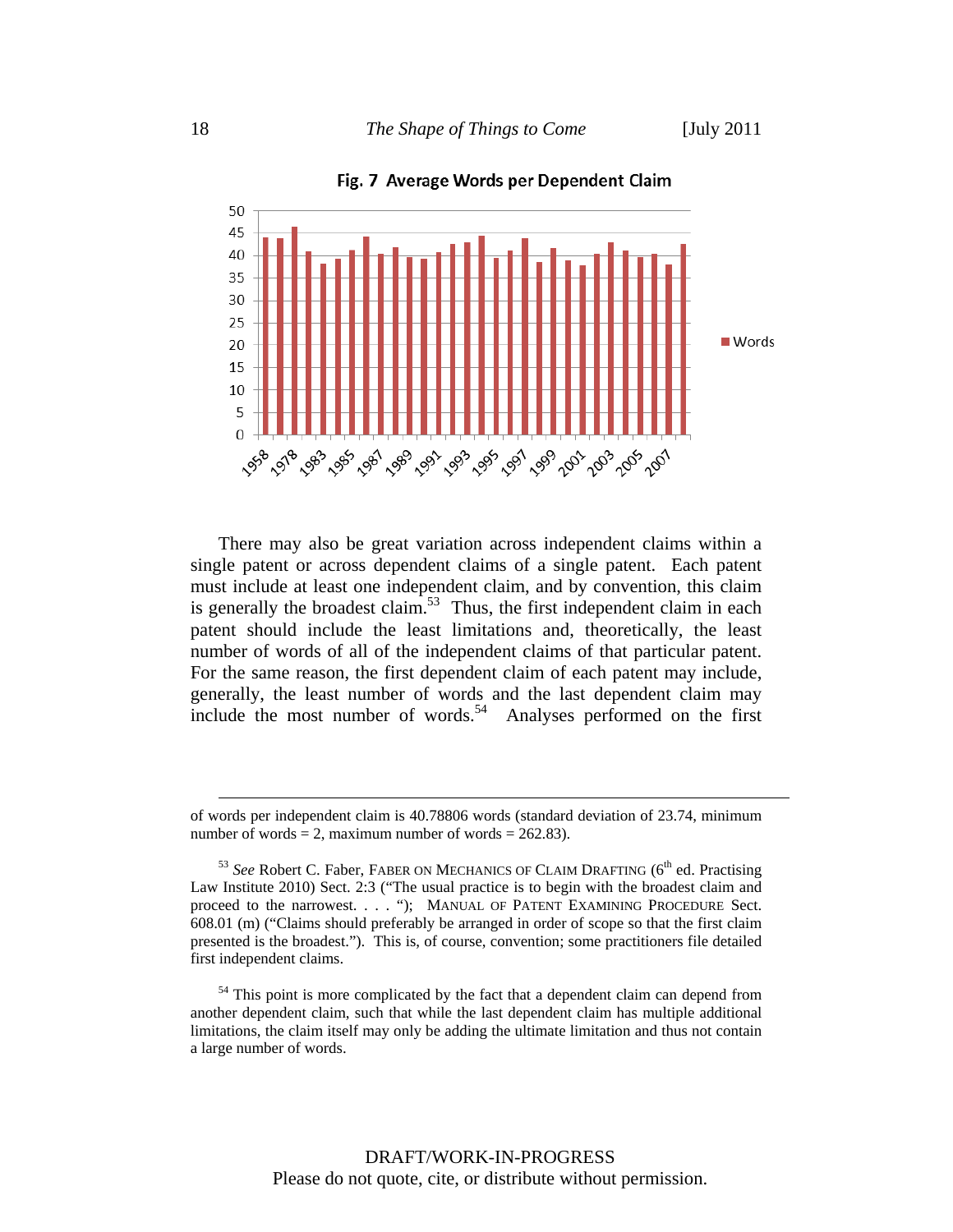independent claim, the first dependent claim, and the last dependent claim of each patent yielded similar no significant upward trend.<sup>55</sup>

2. Technology

 $\overline{a}$ 

Although the overall length of patent claims is not increasing over time, see above, viewing technologies independently may expose results that are not evident in the overall analysis. It would be expected, as individual technology areas increase in complexity, the number of words per claim within that particular category would increase, in a way not apparent when viewing the data set as a whole. As a first pass, the patents in the data set were simply coded using the International Patent Classification (IPC) Section categories.<sup>56</sup> (See Table 1).

**Table 1 - IPC Classification Categories** 

| Category      | <b>Included Subject Matter</b>                               |
|---------------|--------------------------------------------------------------|
| A             | <b>Human Necessities</b>                                     |
| B             | Performing Operations; Transporting                          |
| $\mathcal{C}$ | Chemistry; Metallurgy                                        |
| D             | Textiles; Paper                                              |
| E             | <b>Fixed Constructions</b>                                   |
| $\mathbf{F}$  | Mechanical Engineering; Lighting; Heating; Weapons; Blasting |
| G             | Physics                                                      |
| H             | Electricity                                                  |

Admittedly, these categories are very coarsely defined. Even the finer classifications that descend from the IPC Main categories were not developed for the purpose of identifying any particular field of technology.57 However, as a basis for simple comparison, this information

<sup>&</sup>lt;sup>55</sup> The average number of words per first independent claim is 172.907; the average number of words per first dependent claim is 39.634; and the average number of words per last dependent claim is 39.398.

<sup>56</sup> *See* http://www.wipo.int/classifications/ipc/en/ (*last visited* Feb. 2, 2011). The patents in the data set were also coded by United States PTO Main Class categorization, as listed on the face of each patent. The basic level US PTO classification system is more complex, and more controversial, than the IPC Main Classification scheme. *See* http://www.uspto.gov/patents/resources/classification/classescombined.pdf (*last visited* Mar. 15, 2011).

<sup>57</sup> *See* John R. Allison & Starling D. Hunter, *On the Feasibility of Improving Patent Quality One Technology at a Time: The Case of Business Methods*, 21 BERKELEY TECH.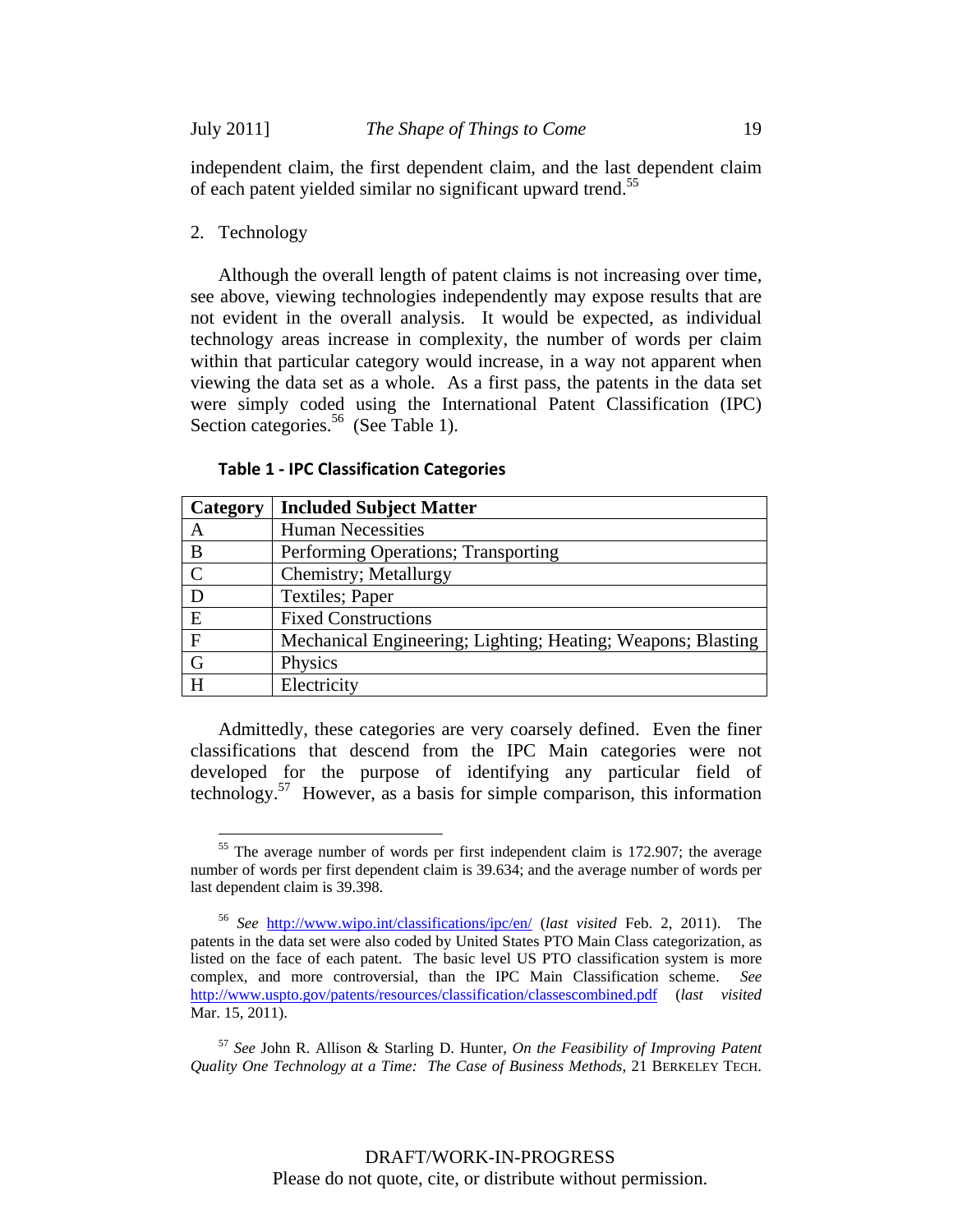demonstrates no significant variation across any given technology over time. While there appears to be wide variance within each of the IPC Categories across the decade data, there is no technology area that illustrates a general upwards trend over time.<sup>58</sup> (See Fig. 9).



## Fig. 9 Average Words per Independent Claim per IPC **Main Category over Time**

Removing time from the equation, it appears that one technology category, C – Chemistry and Metallurgy, may consistently have claims that are shorter than the other technology areas. (See Figs. 10 and 11). One reason for this is that chemical patents are often claimed via formula, which would look to Microsoft Word's word count feature to be a single word. If those claims were removed from the data set, the claims for IPC Category C would likely be quite similar to those of the remaining technology categories.

L.J. 729, 786 & n.138 (2006) (noting that the classification of the Patent and Trademark Office (PTO) is not suitable for identifying particular technology areas and that, while considered better designed than the PTO system, the IPC system is equally inapt); John R. Allison & Emerson H. Tiller, *The Business Method Patent Myth*, 18 BERKELEY TECH. L.J. 987, 1028 (2003) (same). These classification schemes were instead created to help find prior art during the examination of a patent application.

<sup>&</sup>lt;sup>58</sup> For ease of viewing, a summary of the number of words, per independent claim, per decade, in each technology is depicted. Analysis of yearly data for each IPC Category reflects similar, non-trending variation.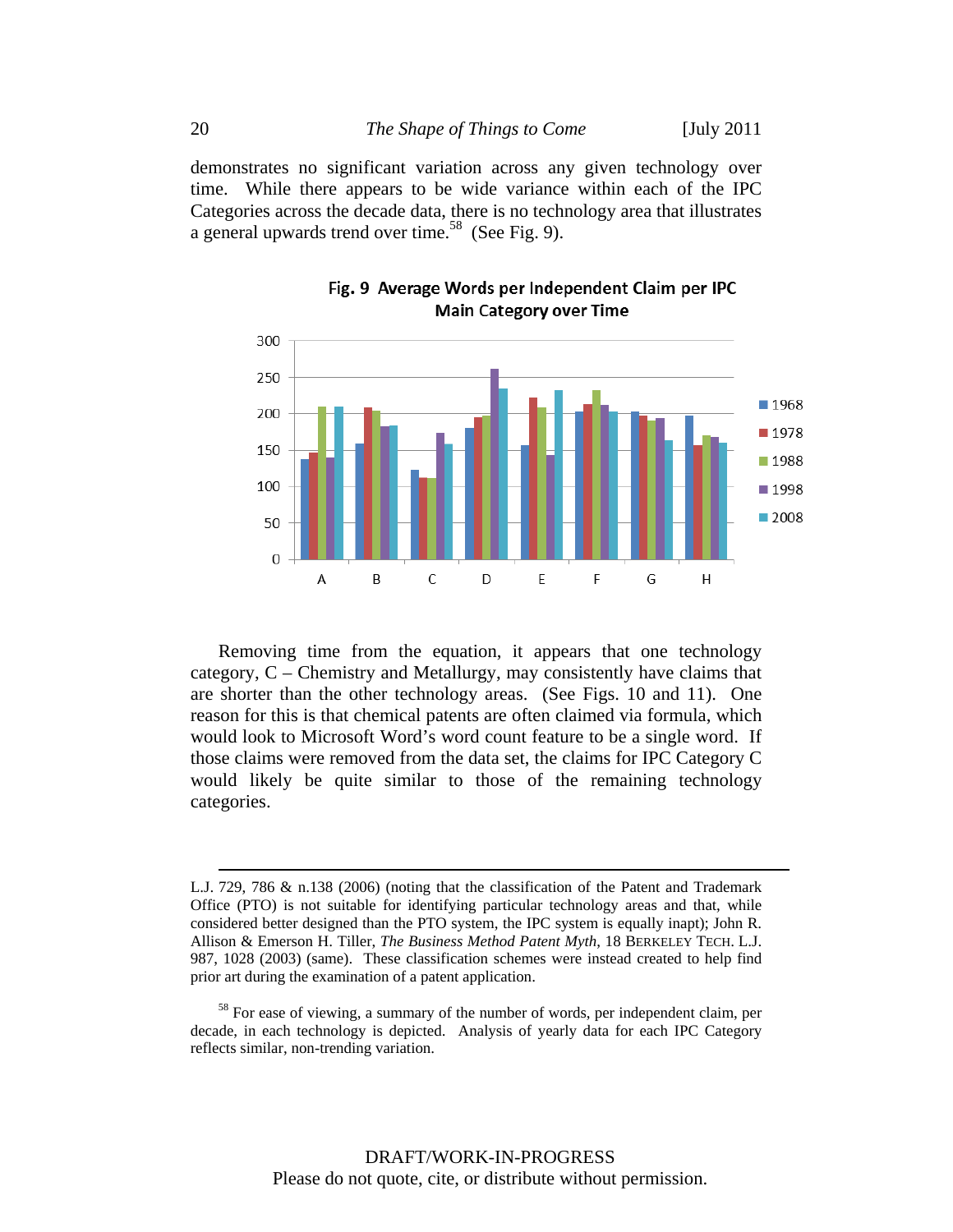



Fig. 11 Average Words per Dependent Claim per IPC Main Category



[*Additional work is being done in this section, including detailed statistical analysis of the IPC Main relationships. Also, US classification data is being added.*]

3. Foreign Actors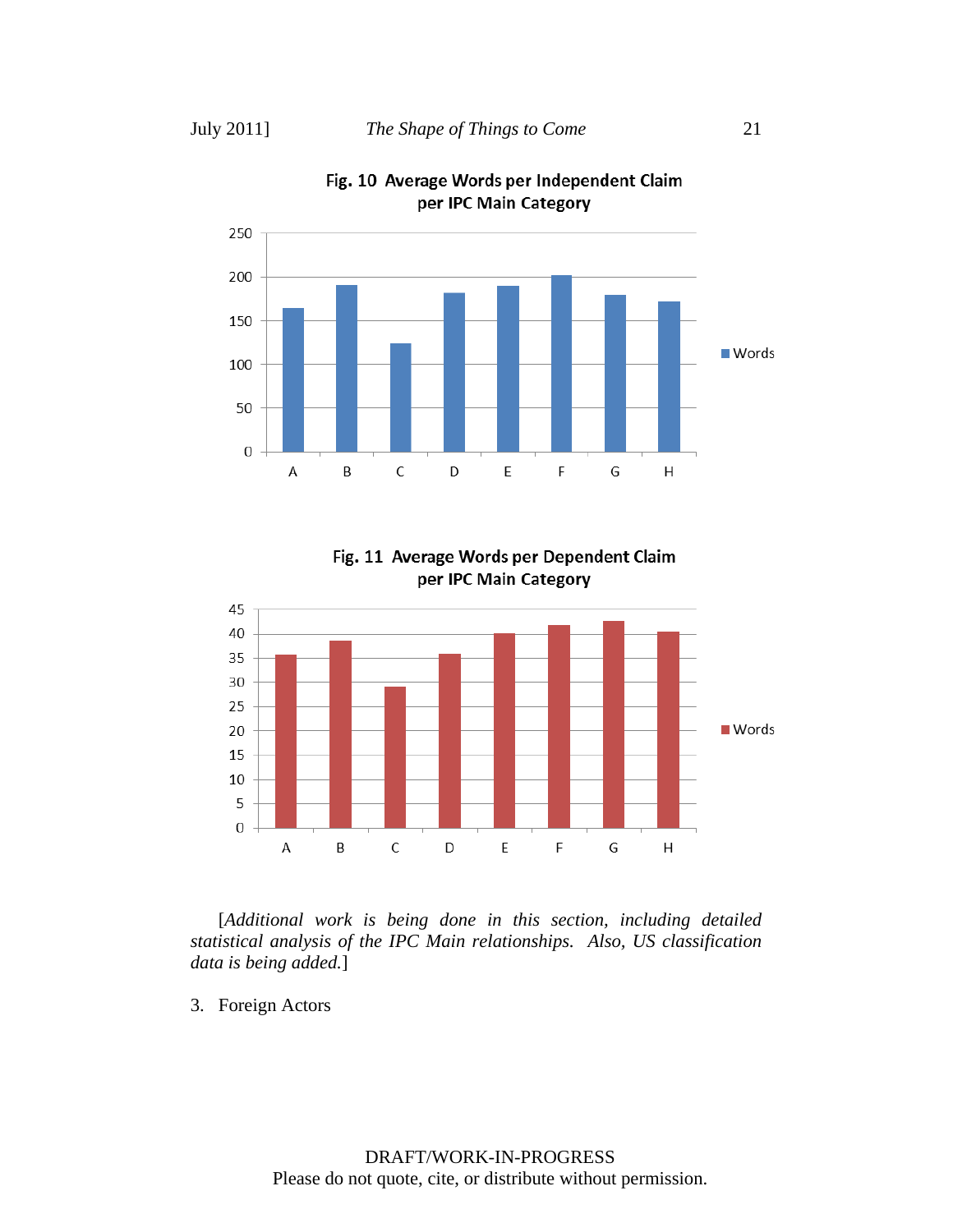If the evolution of technology over time or the variety of technology itself does not affect patent shape, perhaps there are factors in the process of patent prosecution that do increase the number of words per patent claim. One factor is where, and by whom, the patent was first filed. The reason that these indicators may affect the shape of patent claims is that, while patent law has become increasingly more harmonized, there still remain differences that impact prosecution of patents in various countries. For example, until recently, Japanese patent law only allowed for very narrow patent claims;<sup>59</sup> therefore patent claims filed in Japan would likely have more limitations and more words. If the patent was first filed in Japan and then filed in the United States claiming priority to the patent application filed in Japan, it would likely be filed with lengthier claims. Similarly, the presence of a non-United States inventor or the assignation of the patent rights to a non-United States entity may have a similar effect of increasing the word count of patent claims.

The average number of words per independent claim was analyzed based on the presence of, respectively, at least one non-United States priority claim, inventor, and assignee. (See Fig. 12). Although at first blush it appears that the involvement of a non-United States actor is associated with an increased number of words, the difference in each case is not statistically significant.<sup>60</sup>

<sup>59</sup> *See, e.g.*, William Kingston, BEYOND INTELLECTUAL PROPERTY: MATCHING INFORMATION PROTECTION TO INNOVATION 77 (2010).

<sup>60</sup> Specifically, the two-tail probabilities, or *P*-values, calculated when measuring the effect of a non-United States priority, inventor, or assignee on average number of words per independent claim are 0.9, 0.7, and 0.8, respectively. All of these values are well outside of the standard measure of  $P \le 0.05$  to consider the effect significant.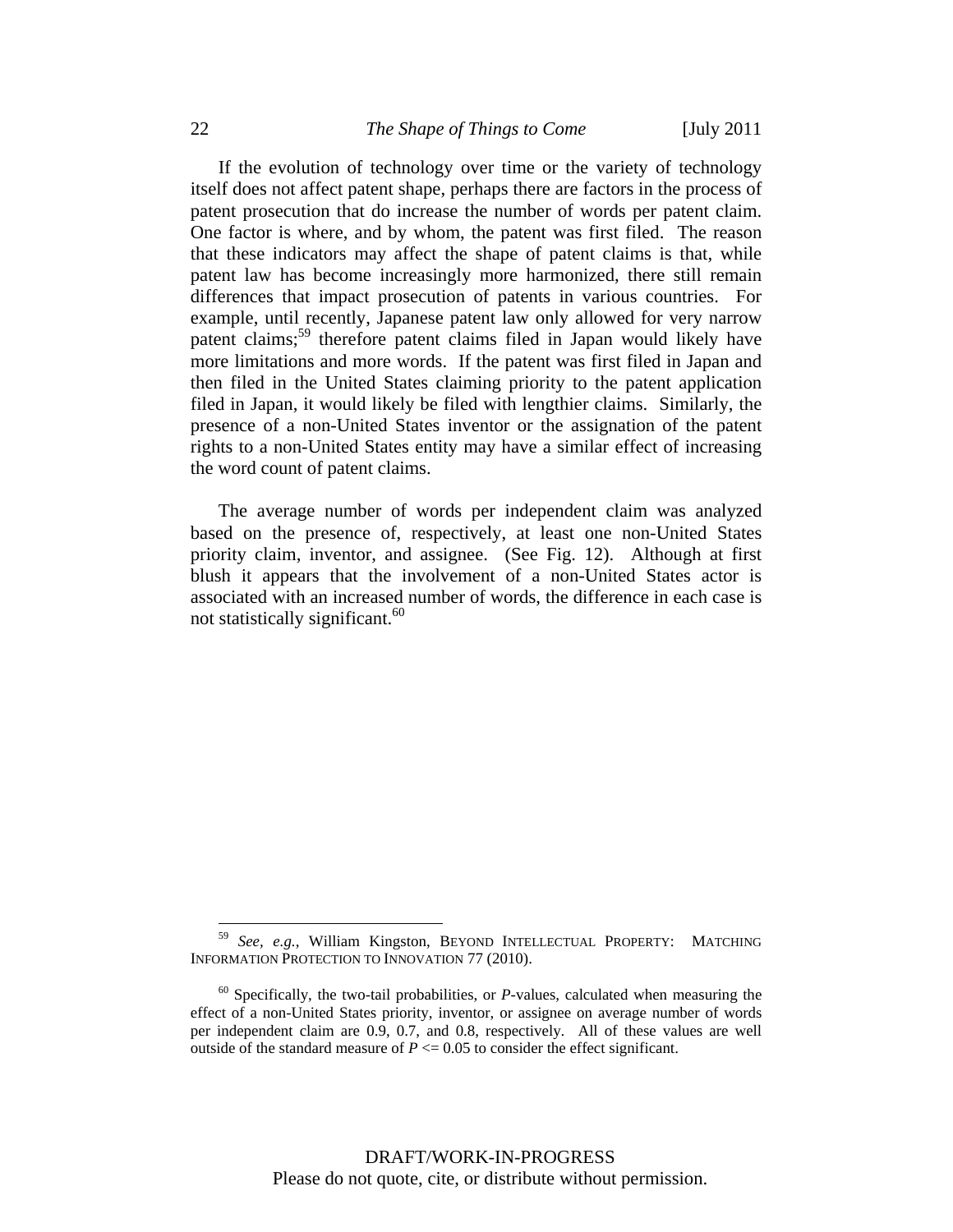$\overline{a}$ 

Fig. 12 Average Words per



The average number of words per dependent claim was similarly analyzed. (See Fig. 13). In the case of words per dependent claim, the presence of a foreign actor was significant – in each case, the data strongly suggested an association.<sup>61</sup>



Fig. 13 Average Words per Dependent Claim Based on Actor

<sup>&</sup>lt;sup>61</sup> Specifically, the *P*-values for the effect of a non-United States priority, inventor, or assignee on average number of words per dependent claim are 0.0004, 0.0002, and 0.0030, respectively.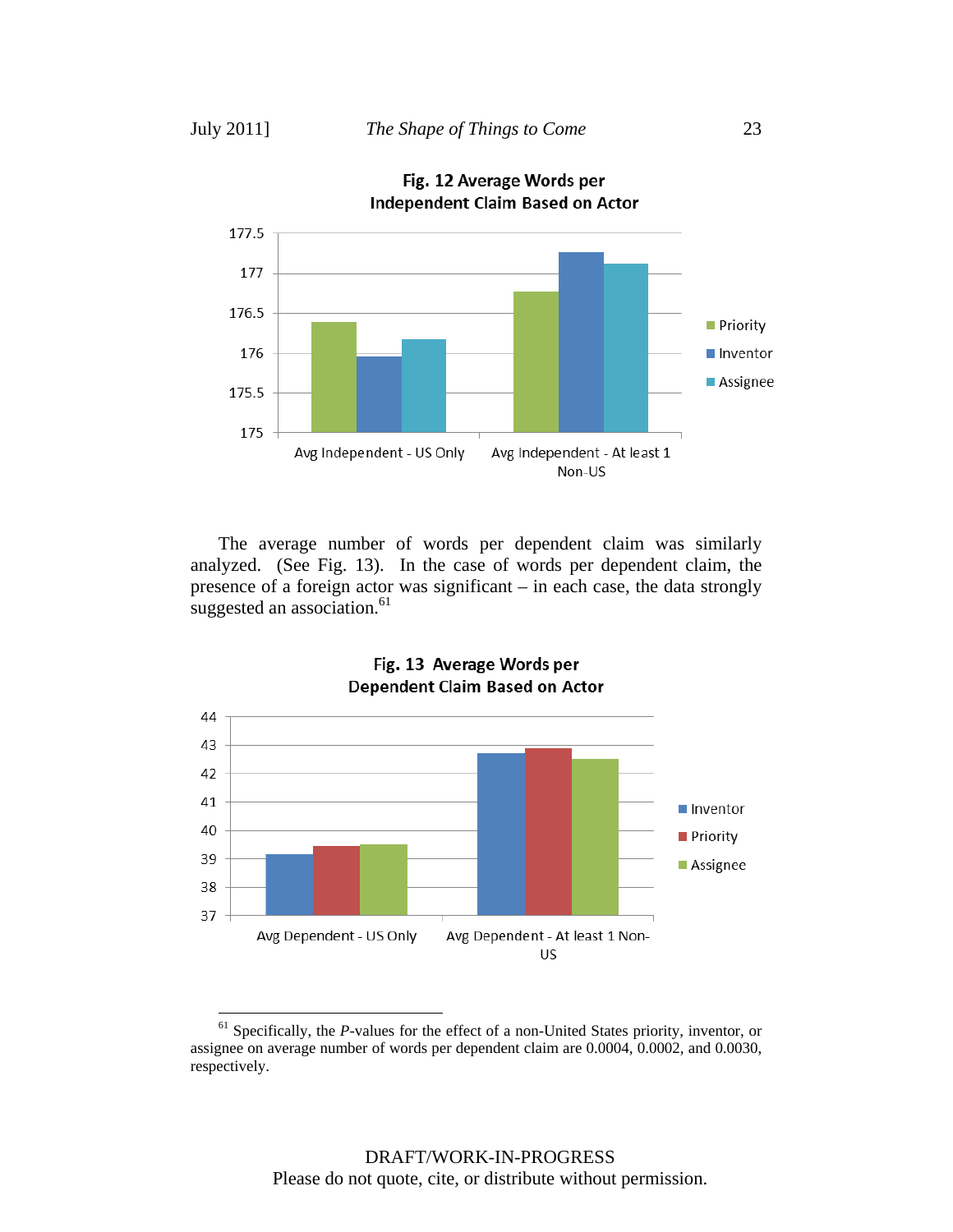Interestingly, and perhaps in explanation, the presence of a non-US actor in the role of priority, inventor, or assignee also has a significant effect on the number of dependent claims per patent. The average number of dependent claims in the presence of a non-US actor in any role is 9.90 claims, whereas patents that include only United States actors include an average of 11.05 dependent claims. The effect on the number of dependent claims for patents having at least one foreign actor is significant for every role – inventor, priority, or assignee.<sup>62</sup> It is possible that patents that have less dependent claims require more words per dependent claim to approximate the same scope of patent coverage. Simply put, the patents of non-United States actors may be cramming more information into fewer claims, resulting in a higher average word length per claim.

#### 4. Prior Art

 $\overline{a}$ 

For the reasons discussed above, it would make sense if more words per claim were required in fields that are crowded by the prior art. One proxy for a crowded field is how many references are cited on the face of the patent. The references cited include prior art found by the examiner during prosecution, as well as prior art submitted by the patentee under the duty of disclosure.





 $62$  Specifically, the *P*-values, calculated when measuring the effect of a non-United States priority, inventor, or assignee on average number of dependent claims per patent are 0.001, 0.011, and 0.013, respectively. These values are below the standard 0.05 level of significance.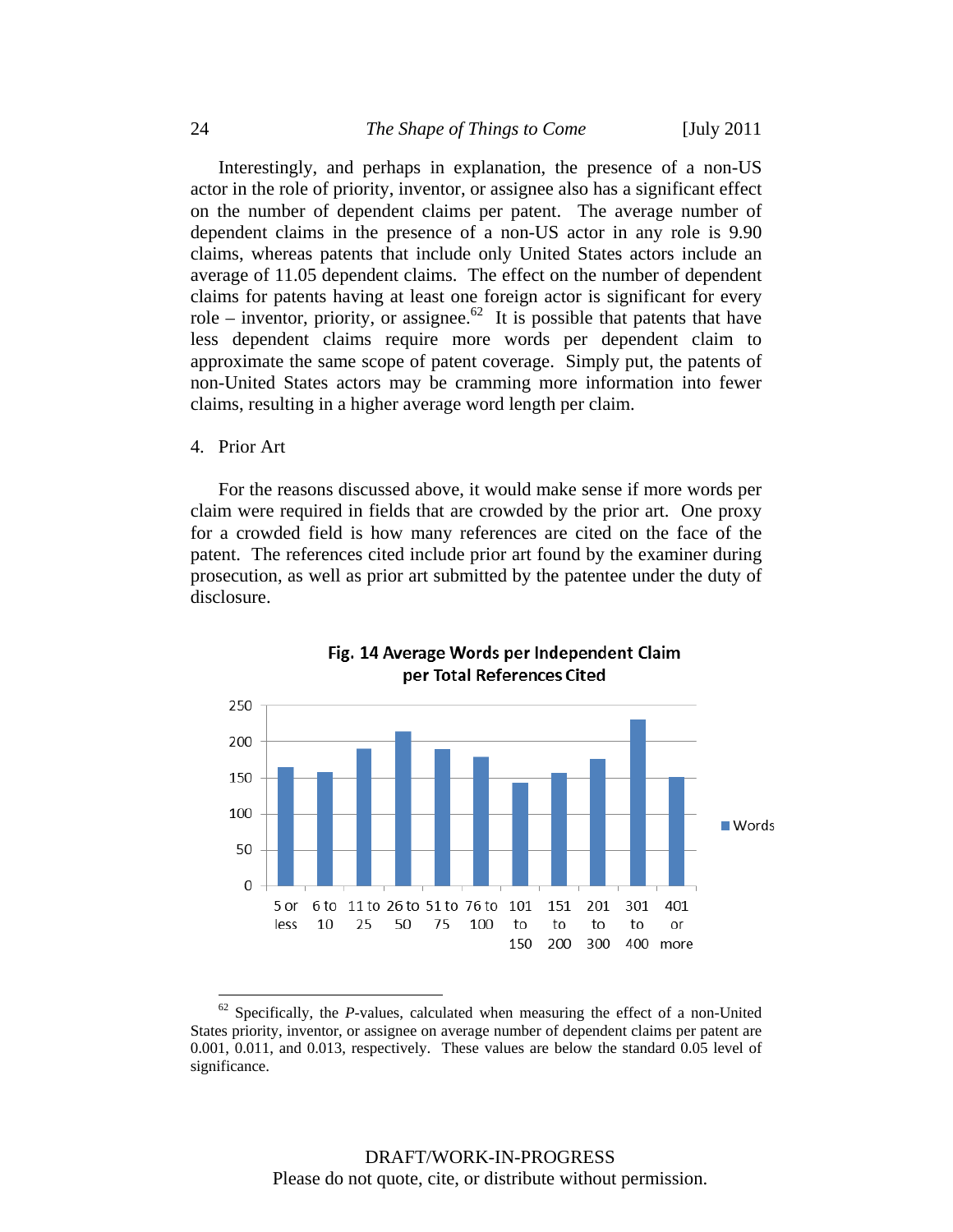

### Fig. 15 Average Words per Dependent Claim per Total References Cited

[*Additional analysis forthcoming*]

5. Prosecution Time

Another proxy for the crowdedness of a technology field is the amount of time a patent application spends in prosecution before being issued as a patent. The idea is that the more crowded the field, the more time it will take to traverse the prior art. Of course, there are other reasons why a patent may spend a long time in prosecution, such as the busyness of the examiners in that particular technology, the lack of haste with which the patentee acts, and the quality of the claims – each of which having nothing to do with crowdedness or prior art.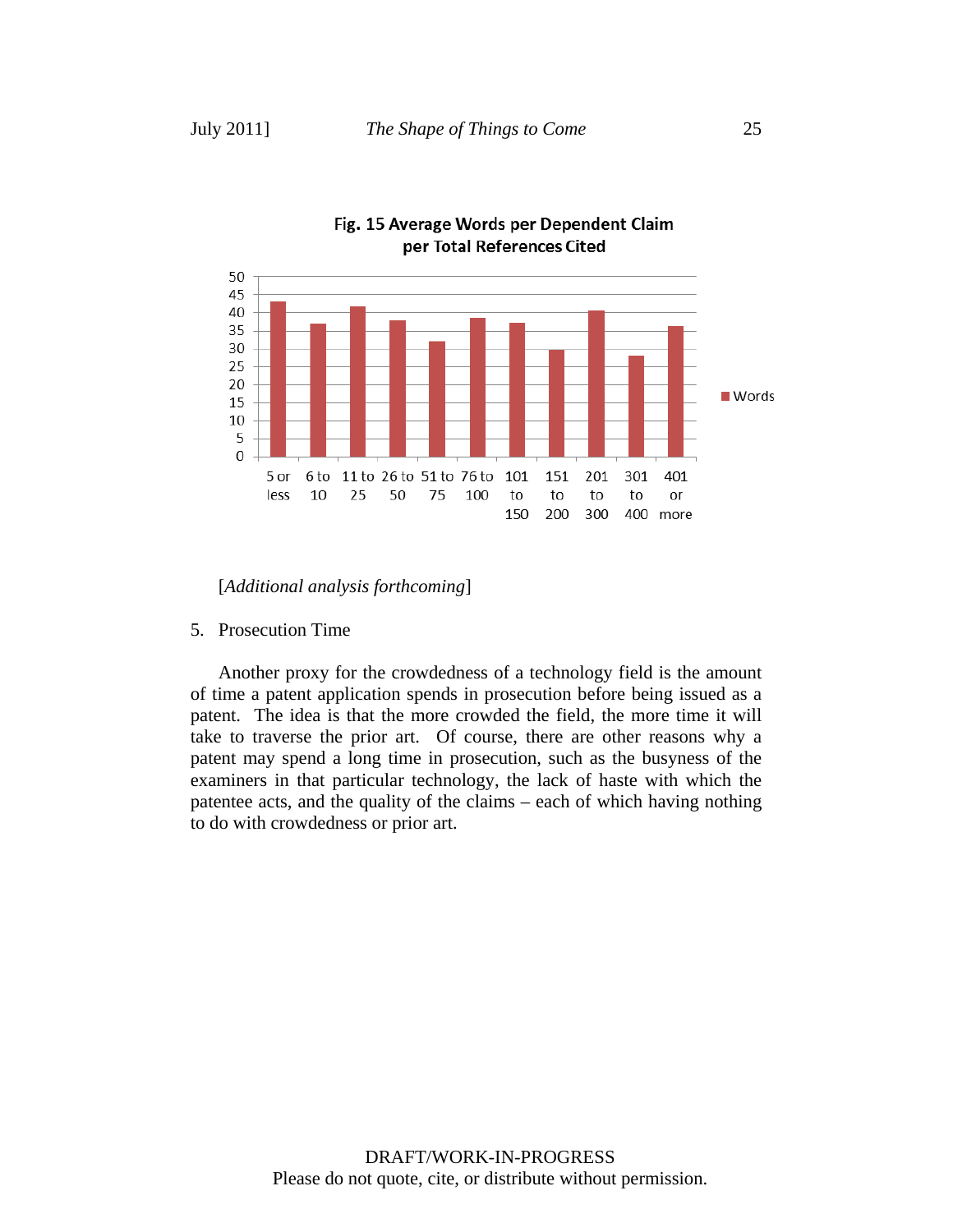



### [*Additional analysis forthcoming*]

### II. AN EXPLANATION

 $\overline{a}$ 

In addition to the underlying technology and the law, there are a number of factors that come into play in patent claim drafting that cannot be measured. For example, patentees have an incentive to attain the broadest possible patent scope, often at the cost of vague patent claims.<sup>63</sup> In fact, it is true that the less that the patent's specification says, the broader the claim is likely to be because many terms are let open to interpretation.<sup> $64$ </sup> Patentees have purposefully drafted poor claims to take advantage of the doctrine of equivalents, a mechanism where infringement can be found where the accused device or product does not fit squarely within the scope of the patentee's exclusive territory.<sup>65</sup> Patent attorneys also draft claims to

<sup>63</sup> *See, e.g.,* Jay Dratler, Jr., *Alice in Wonderland Meets the U.S. Patent System*, 38 AKRON L.REV. 299, 320 (2008); Lorie Graham & Stephen McJohn, *Thirty-Two Short Stories About Intellectual Property*, 3 HASTINGS SCI. & TECH. L.J. 1, 47 (2007)

<sup>64</sup> *See* Menell et al., *supra* note \_\_\_ at 749.

<sup>65</sup> Michael J. Meurer & Craig Allen Nard, *Invention, Refinement & Patent Scope: A New Perspective on the Doctrine of Equivalents*, 93 GEO. L.REV. 1947, 1973 (2005); F. Scott Kieff, *The Case for Registering Patents and the Law & Economics of Present Patent-Obtaining Rules*, 45 B.C. L.REV. 109-10 (2003).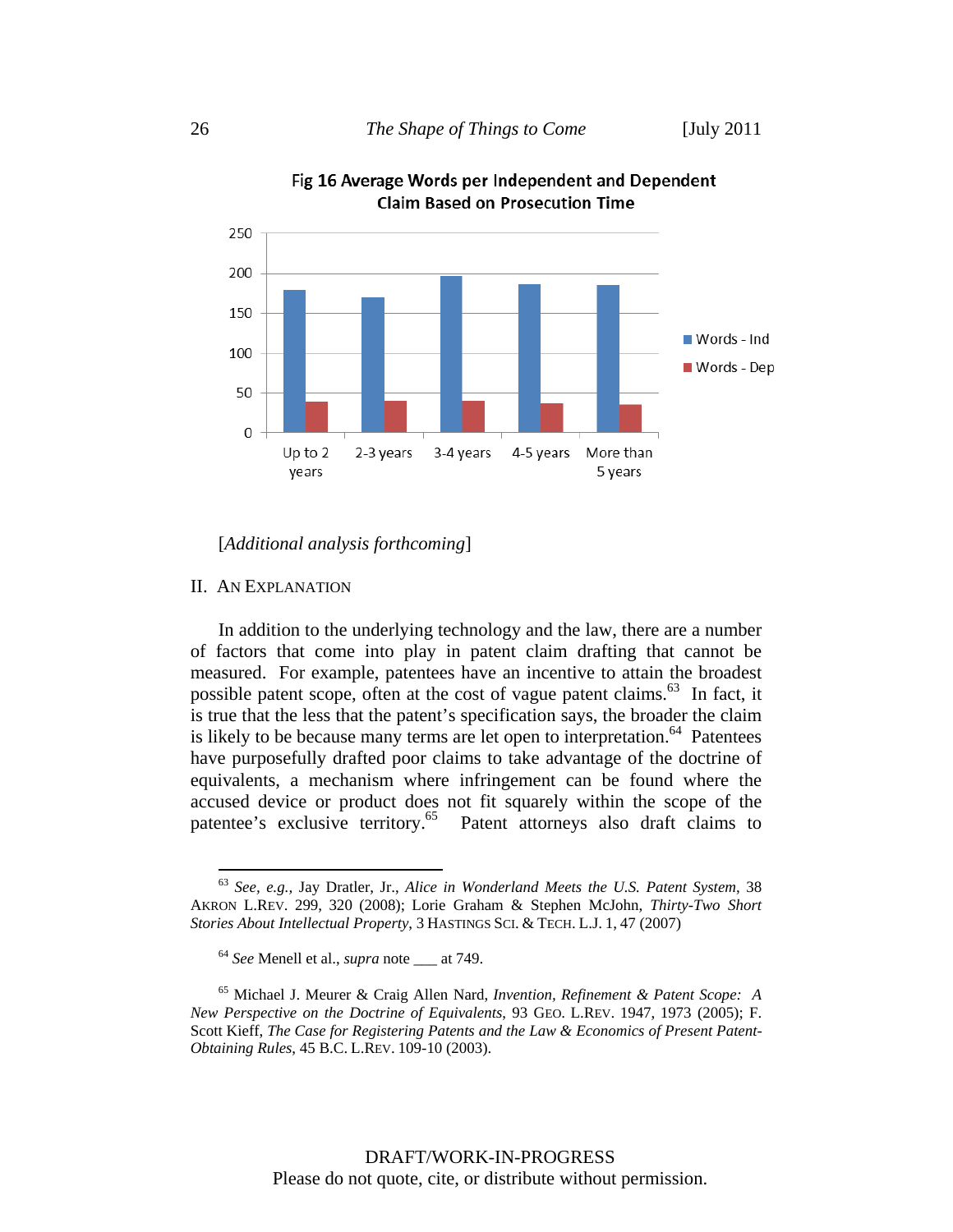$\overline{a}$ 

particularly avoid falling within disadvantageous rulings of the courts.<sup>66</sup> Some of these rules include subject matter eligibility,  $67$  transnational infringement, and implied licensing.<sup>68</sup>

All of these factors, however, would further support the idea that claims should not all look the same. Something else is going on that is constraining how claims are drafted; a norm that has arisen out of the relationship between patentees and the Patent Office. This norm influences how the two parties interact, leading to consistently complex patent claims, generally not affected by any particular factor, regardless of differences in technology, time, and actor. $\frac{69}{9}$  Only the relationship between the patentee and the Patent Office is consistent over all patents and, as the singularly consistent factor, likely governs claim drafting more than any law or regulation, creating a claims drafting norm. Because the Patent Office is always a party to patent acquisition, and because both patentees and patent attorneys are likely to be repeat players in the patent system, it is unlikely that either side is willing to risk the damages associated with violating the norm.

Based on the parties' ongoing relationship, their behavior during negotiation of patent claims is likely to be driven by informal and implicit mutual understandings.<sup>70</sup> This informal behavior may be manifest in how both parties approach patent claims. As noted earlier, the patentee has incentive to draft broad, vague claims.<sup>71</sup> The flipside is that the Patent

<sup>68</sup> *See, e.g.,* Christina M. Sperry, *Note: Building a Mystery: Repair, Reoconstruction, Implied Licenses, &* Hewlett-Packard Co. v. Repeat-O-Type Stencil Mfg. Corp., 5 B.U.J. SCI. & TECH. L. 9, para. 34 (1999) ("Patentees can avoid the problems associated with implied licenses if they draft their patent claims carefully….").

<sup>69</sup> *See, e.g.,* Cass R. Sunstein, *Social Norms & Social Roles*, 96 COLUM. L.REV. 903 (1996).

<sup>70</sup> *See, e.g.,* Ethan J. Leib, *Contracts & Friendship*, 59 EMORY L.J. 649, 654-55 (2010) (discussing the relational view of contract negotiation).

<sup>71</sup> *See* \_\_\_, *supra*.

<sup>66</sup> *See generally,* John R. Thomas, *Of Text, Technique, and the Tangible: Drafting Patent Claims Around Patent Rules*, 17 J. MARSHALL J. COMPUTER & INFO L. 219 (1998).

<sup>67</sup> *See e.g.,* Thomas F. Cotter,*A Burkean Perspective on Patent Eligibility*, 22 BERKELEY TECH L.J. 855, 885 n. 156; Mark D. Janis, *Sustainable Agriculture, Patent Rights & Plant Innovation*, 9 IND. J. GLOBAL LEGAL STUD. 91, 96-101 (discussing drafting claims to avoid patent eligibility issues).